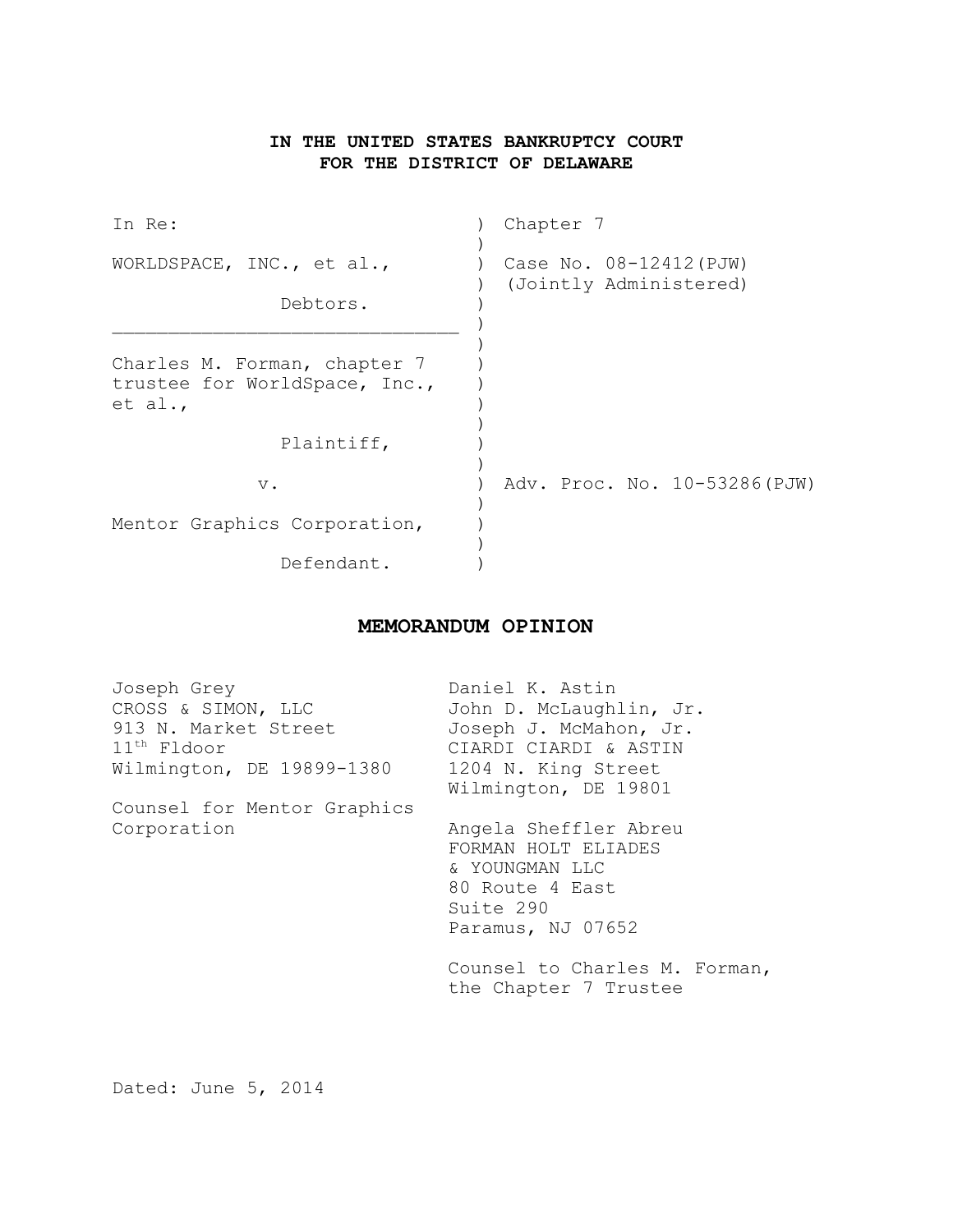## **WALSH, Judge**

This opinion is with respect the Motion to Dismiss of defendant Mentor Graphics Corporation. (Doc. No. 83). This Court rules on three grounds. First, the Court takes issue with the strategic use of motions to extend time to serve process coupled with a lack of proper notice thereof to named defendants. Second, paragraph five of the Stipulation Scheduling Time to Answer/Respond to Amended Complaint and Addressing Related Relief (Doc. No. 69-1) does not salvage the service issues presented. Lastly, this Court does not believe that pursuant to Federal Rule of Civil Procedure 15(c) there is proper grounds for utilization of the relation back doctrine. The Motion to Dismiss is granted.

#### **Procedural Background and Statement of Facts**

This adversary proceeding was filed on October 15, 2010 to avoid and recover certain preferential transfers. The named defendant in the original adversary complaint was Mentor Graphics (Ireland) Limited (hereinafter "Mentor Ireland"). At that point in time, the case was a Chapter 11 reorganization, and the debtor WorldSpace, Inc. ("WorldSpace") was the entity prosecuting these claims through various adversary proceedings. WorldSpace filed its Chapter 11 on October 17, 2008 and was subsequently converted to a Chapter 7 on June 12, 2012. Prior to its conversion, WorldSpace filed five motions to extend the time to serve process relating to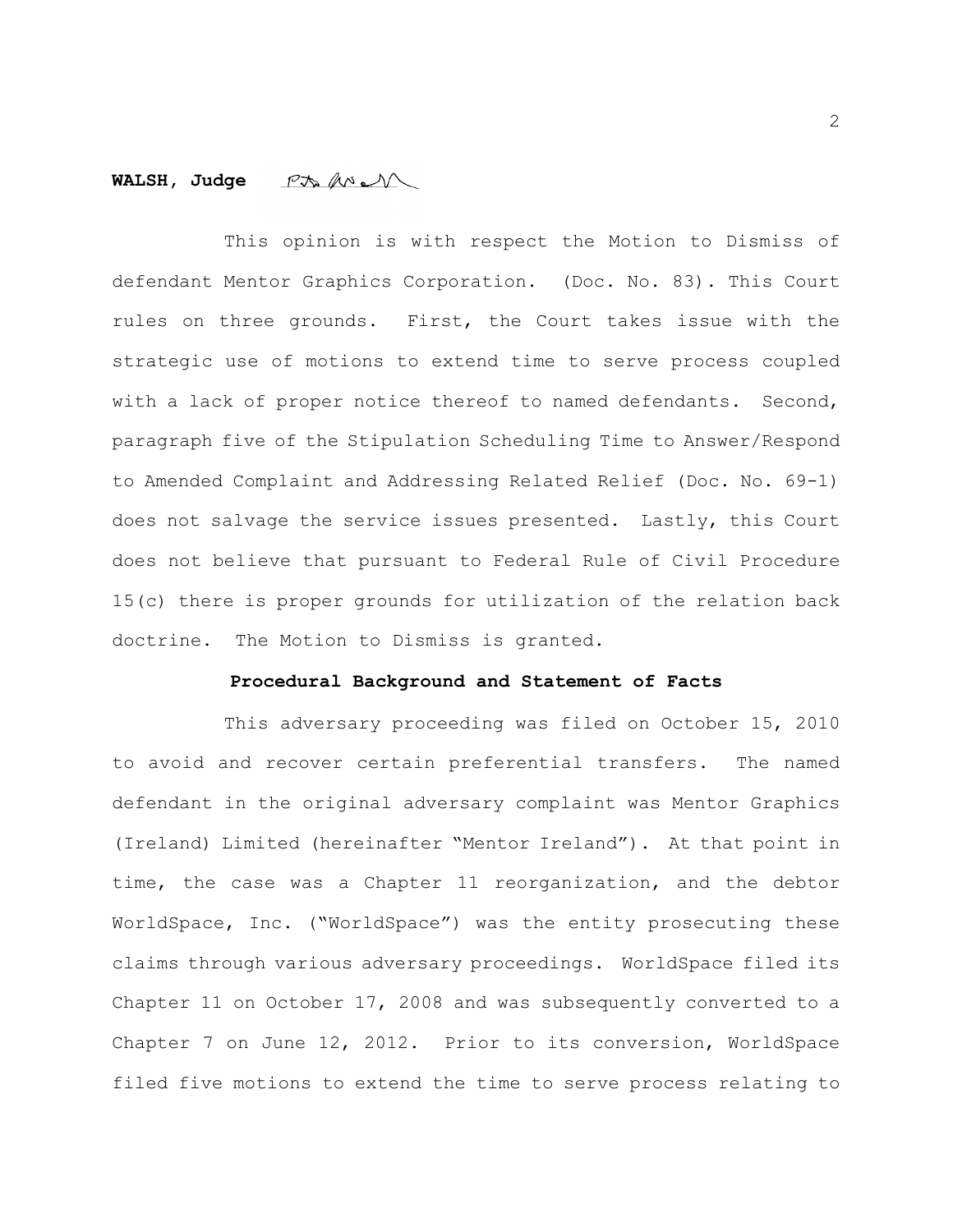the complaints to avoid and recover preferential transfers, including the complaint at issue here. In total, WorldSpace initiated fourteen adversary proceedings, and by and through its five motions extended the service of process deadline on all fourteen adversary proceedings.

Upon conversion to Chapter 7, a Trustee was appointed who subsequently filed four additional motions to extend the time to serve process in those same fourteen adversary proceedings. In total, this Court granted nine motions to extend the time to serve process. Outlined below are the dates of the motions to extend. 1. The First Motion to Extend Time was filed on 02/11/2011 2. The Second Motion to Extend Time was filed on 06/09/2011 3. The Third Motion to Extend Time was filed on 10/07/2011 4. The Fourth Motion to Extend Time was filed on 02/07/2012 5. The Fifth Motion to Extend Time was filed on 05/25/2012 6. The Sixth Motion to Extend Time was filed on 10/04/2012 7. The Seventh Motion to Extend Time was filed on 01/08/2013 8. The Eighth Motion to Extend Time was filed on 06/03/2013 9. The Ninth Motion to Extend Time was filed on 09/23/2013

Below are the details of the service, or lack thereof, of the motions to extend in relation to Mentor Ireland.

1. Mentor Ireland was served with the first motion to extend time, as well as served with the signed Order of this Court granting that motion. Service was sent to an address listed as: Mentor Graphics Ireland Limited, East Park Shannon Free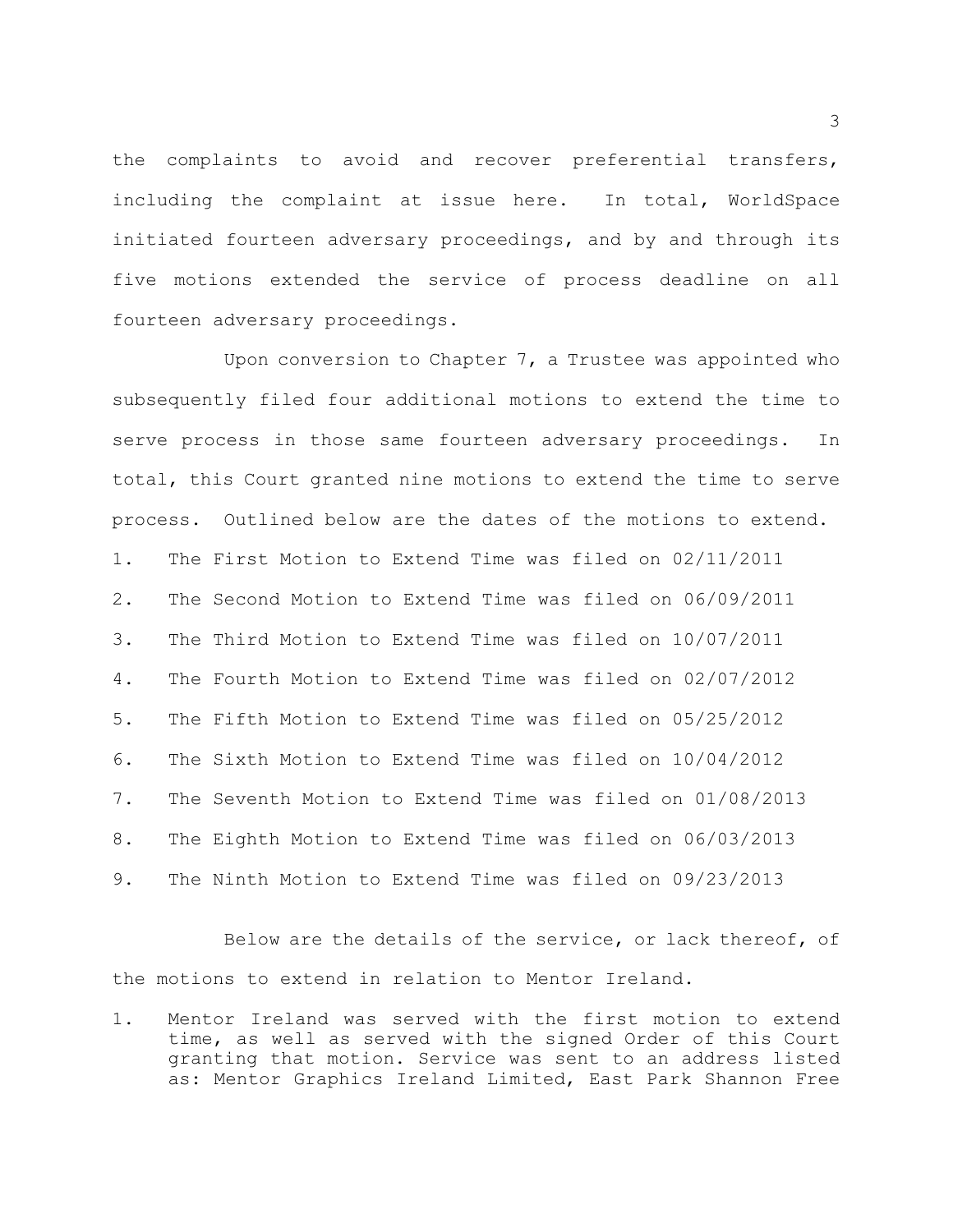Zone, County Clare Shannon, Ireland pursuant to an affidavit of service (Doc. No. 8).

- 2. Mentor Ireland was served with the second motion to extend. Service was sent to an address listed as: Mentor Graphics Ireland Limited, East Park Shannon Free Zone, County Clare Shannon, Ireland pursuant to an affidavit of service (Doc. No. 11) However, Mentor Ireland was not served with the Order of this Court granting the motion.
- 3. Mentor Ireland was not served with the third motion to extend. An affidavit of service was filed (Doc. No. 18) without listing Mentor Ireland as a recipient of service.
- 4. Mentor Ireland was not served with the fourth motion to extend. An affidavit of service was filed (Doc. No. 25) without listing Mentor Ireland as a recipient of service.
- 5. Mentor Ireland was not served with the fifth motion to extend. An affidavit of service was filed (Doc. No. 30) without listing Mentor Ireland as a recipient of service.
- 6. Mentor Ireland was not served with the sixth motion to extend. The docket does not reflect any affidavit of service of the sixth motion. The docket does reflect an affidavit of service of the signed Order, however Mentor Ireland was not on that service list (Doc. No.42).
- 7. Mentor Ireland was not served with the seventh motion to extend. The docket does not reflect any affidavit of service of the seventh motion. The docket does reflect an affidavit of service of the signed Order, however Mentor Ireland was not on that service list (Doc. No.48).
- 8. Mentor Ireland was served with the eighth motion to extend time. Service was sent to an address listed as: Mentor Graphics Ireland Limited, East Park Shannon Free Zone, County Clare Shannon, Ireland pursuant to an affidavit of service (Doc. No. 50).
- 9. Mentor Ireland was served with the ninth motion to extend time. Service was sent to an address listed as: Mentor Graphics Ireland Limited, East Park Shannon Free Zone, County Clare Shannon, Ireland pursuant to an affidavit of service (Doc. No. 58).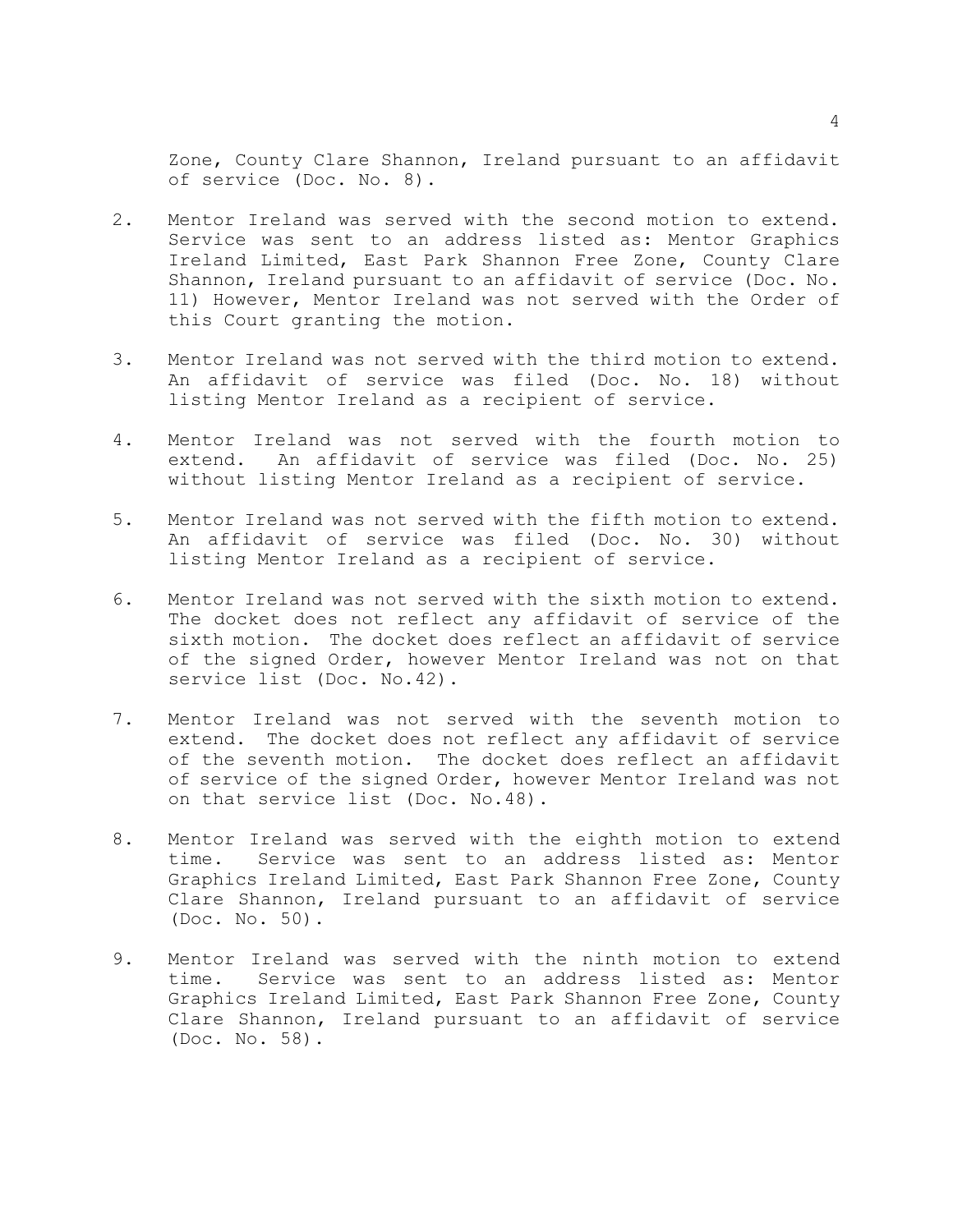Based on the record, Mentor Ireland was only served with the following: the first motion and corresponding Order, the second motion, the eighth motion, and the ninth motion. Notably, it is unclear whether or not the sixth and seventh motions were served on any interested party, as the docket does not reflect any affidavit of service in connection with those two motions.

On December 12, 2013, the Trustee filed a Summons and Certificate of Service (Doc. No. 63) in order to effectuate the prosecution of the adversary proceeding. The Certificate of Service was mailed to Mentor Graphic Corporation, Attn: Helen Lushenko, 8005 S. W. Boeckman Road, Wilsonville, OR 97070. This appears to be the first time that Mentor Graphics Corporation is mentioned as a (potential) defendant by either WorldSpace or the Trustee. In response to the summons, Mentor Ireland filed a Motion to Quash Service of Process. Subsequently, Trustee filed an amended complaint. (Doc. No. 68). Trustee amended the complaint to substitute the original defendant (Mentor Ireland) with a new defendant, Mentor Graphics Corporation (hereinafter "Mentor Oregon"). Upon that amendment, Mentor Oregon filed the Motion to Dismiss.

### **Jurisdiction**

This Court has jurisdiction over this adversary proceeding pursuant to 28 U.S.C. §§ 157 and 1334. This proceeding involves core matters under 28  $\frac{1}{5}$  157(b)(2). Venue is proper in this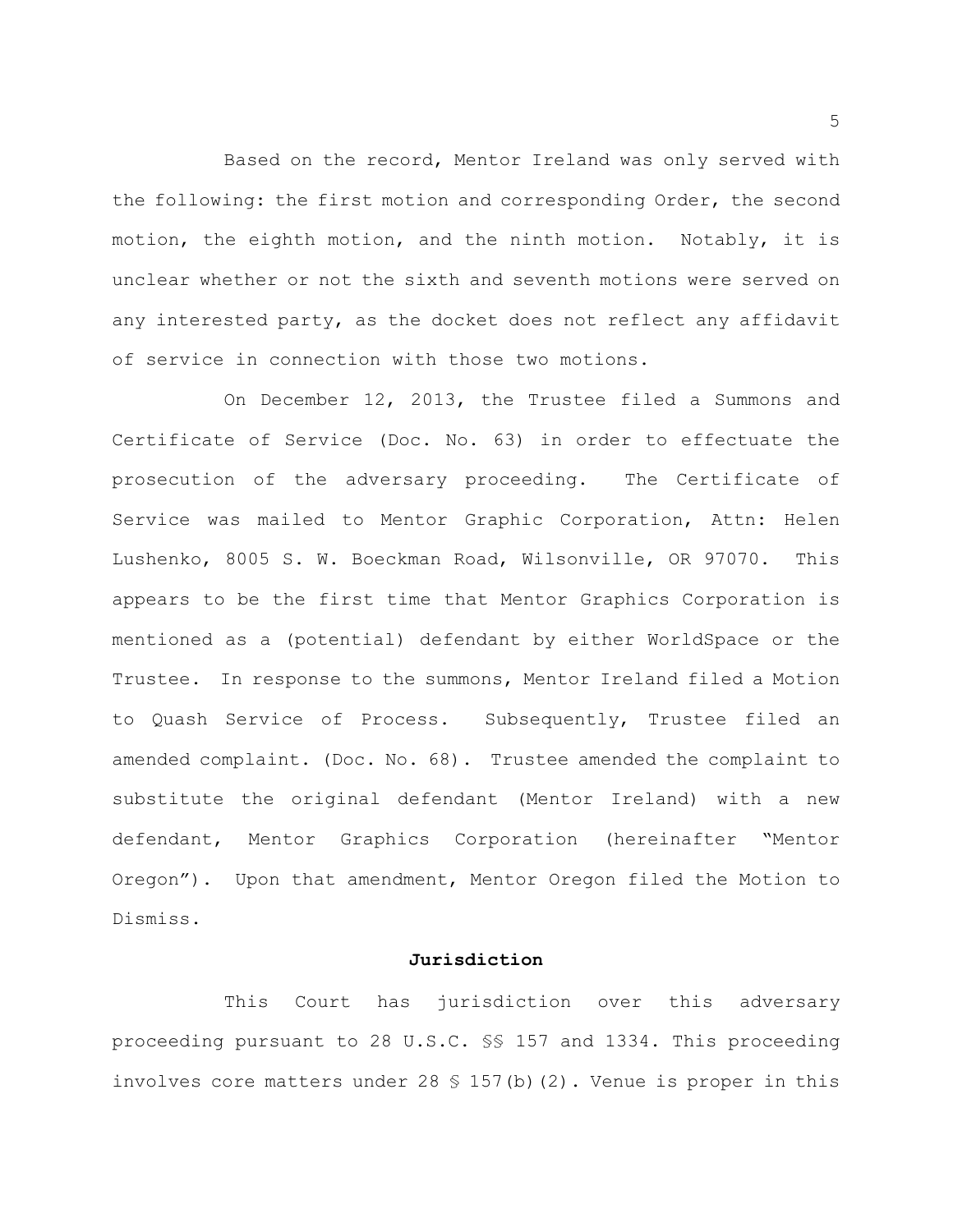Court pursuant to 28 U.S.C. §§ 1408 and 1409.

### **Standard of Review**

Defendant brought the Motion to Dismiss pursuant to Federal Rule of Civil Procedure 12(b)(5) and 12(b)(6). Both are made applicable to the instant proceeding by Federal Bankruptcy Rule 7012. See Fed. R. Bankr. P. 7012. Federal Rule 12(b)(5) provides that a defendant may move to dismiss a complaint when a plaintiff fails to properly serve the defendant. Fed. R. Civ. P. 12(b)(5). Rule 12(b)(6) governs a motion to dismiss for failure to state a claim upon which relief can be granted. Fed. R. Civ. P.  $12(b)(6)$ .

When a motion challenging sufficiency of service is filed pursuant to Rule 12(b)(5), "the party asserting the validity of service bears the burden of proof on that issue." Tani v. FPL/Next Era Energy, 811 F. Supp. 2d 1004, 1025 (D. Del. 2011) (citing Grand Entm't Group, Ltd. v. Star Media Sales, Inc., 988 F.2d 476, 488 (3d Cir.1993)). In a bankruptcy context and adversary proceeding, service of process must be made in accordance with Bankruptcy Rule 7004 . Accordingly, in determining the sufficiency of service of process, Federal Rule of Civil Procedure 4 applies to this bankruptcy case pursuant to Bankruptcy Rule 7004. See Fed. R. Bankr. P. 7004. Here, the objection under Rule 12(b)(5) is an argument that the plaintiff failed to comply with the procedural requirements for proper service of the summons and complaint as set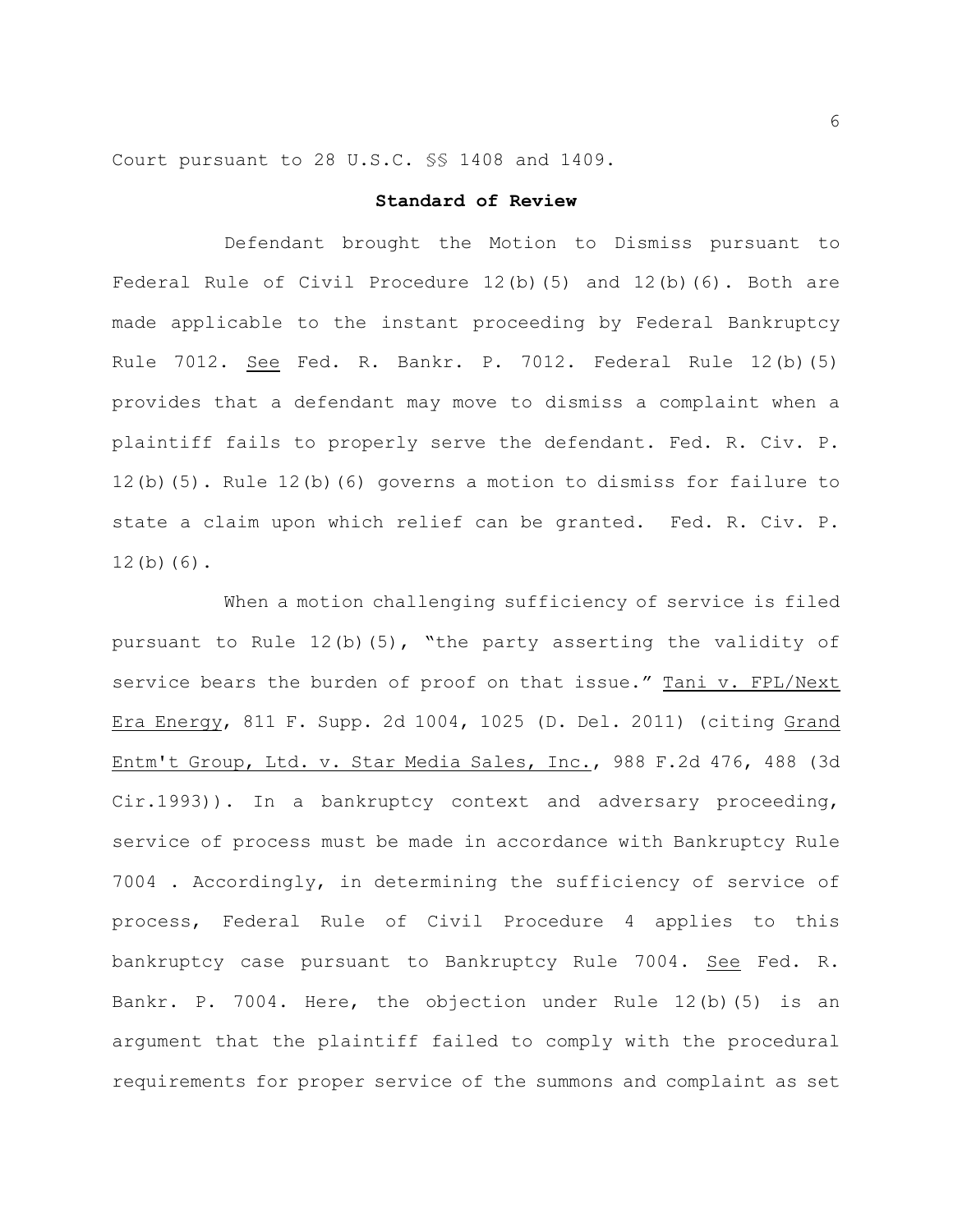forth in Rule 4, specifically subsection (m).

This Court has broad discretion "[u]pon determining that process has not been properly served on a defendant" to dismiss the complaint in its totality or to instead quash service of process. Umbenhauer v. Woog, 969 F.2d 25, 30 (3d Cir. 1992). Dismissal is not appropriate if it is reasonable and possible to rectify the service deficiency. Id.

In assessing a Rule 12(b)(6) motion to dismiss, this Court must "accept all factual allegations as true, construe the complaint in the light most favorable to the plaintiff, and determine whether, under any reasonable reading of the complaint, the plaintiff may be entitled to relief." Eid v. Thompson, 740 F.3d 118, 122 (3d Cir. 2014) (citations omitted). A plaintiff must, to successfully rebuff a motion of this nature, provide factual allegations which "raise a right to relief above the speculative level...." Id. (citing Bell Atl. Corp. v. Twombly, 550 U.S. 544, 555, (2007)). As a result, a complaint must state a plausible claim for relief to defeat a motion to dismiss. Id. (citing Ashcroft v. Iqbal, 556 U.S. 662, 679 (2009)).

#### **Discussion**

## **I. Deficiencies in Notice of Motions to Extend Time to Serve Process**

The most important aspect of the lack of notice present in this case stems from the lack of notice of the third motion to extend. That specific service oversight is significant. Mentor

7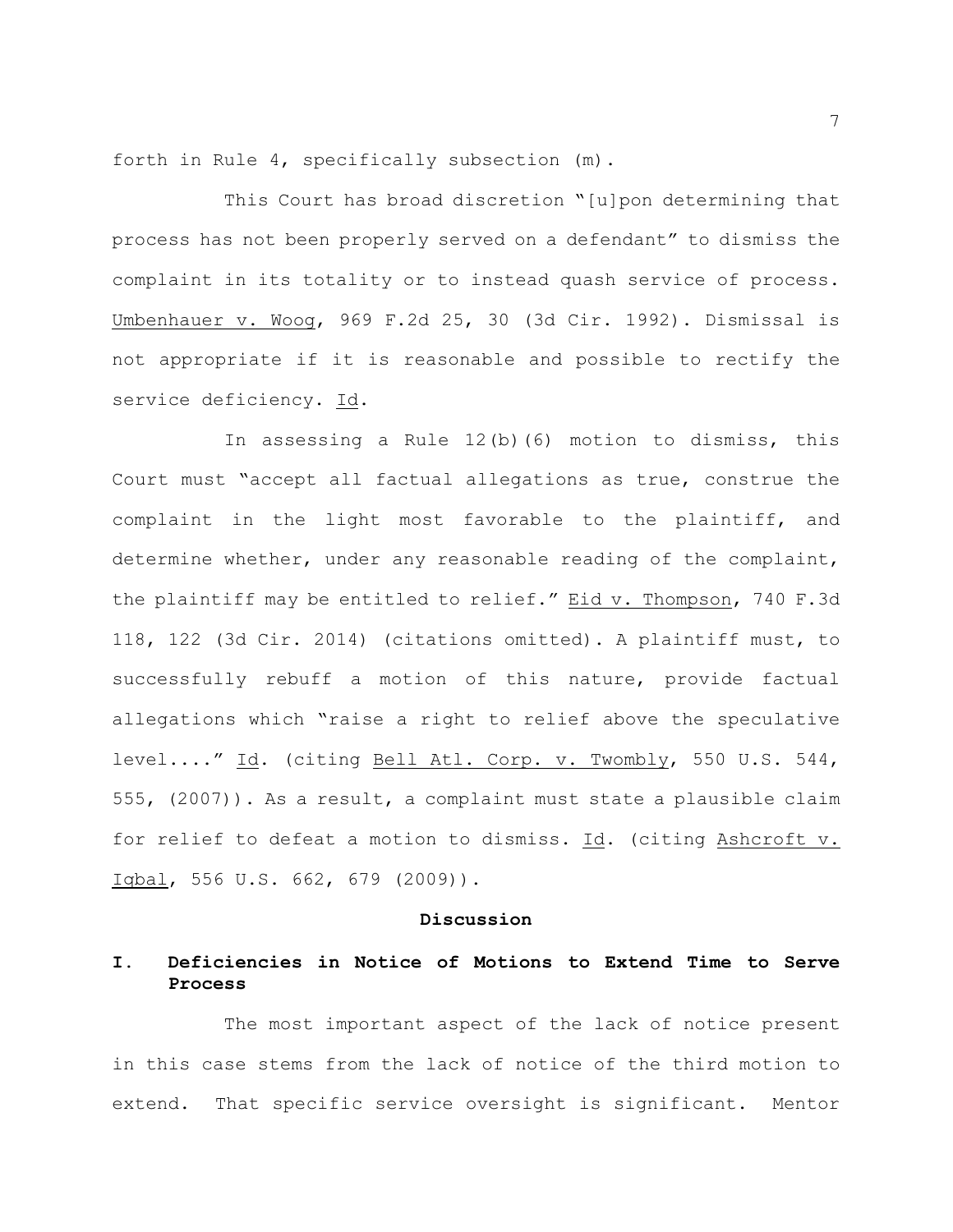Ireland was never made aware of the fact that the second extension motion was granted, nor made aware of any other extension requests thereafter until it was served with the eighth motion to extend, a full two years later. Any notice that Mentor Ireland had at one point concerning the possibility of being named in a lawsuit logically ended when it was never provided with the second signed Order extending service. Once the extension period stemming from the second extension motion ended, and Mentor Ireland was not served in a lawsuit, nor served with another extension motion, it had no reason know that it should take pre-litigation precautions, preserve evidence, consult with employees or take any other measure to ensure that it could defend itself on the merits of a claim. Moreover, during the two year gap period between the service of the second motion to extend and the eighth motion to extend, the statute of limitations on the underlying action expired.

Neither party has cited cases or rules which describe the notice requirements for motions to extend the service period. Due to their very nature, these types of motions can be granted on an *ex parte* basis, thus negating the notion that there exists a hardand-fast rule that service was required upon Mentor Ireland. However, that does not end this Court's inquiry, and cannot satisfy the equitable issue before the Court.

Instances of service extension motions going forward on an *ex parte* basis do so because service cannot be effectuated by a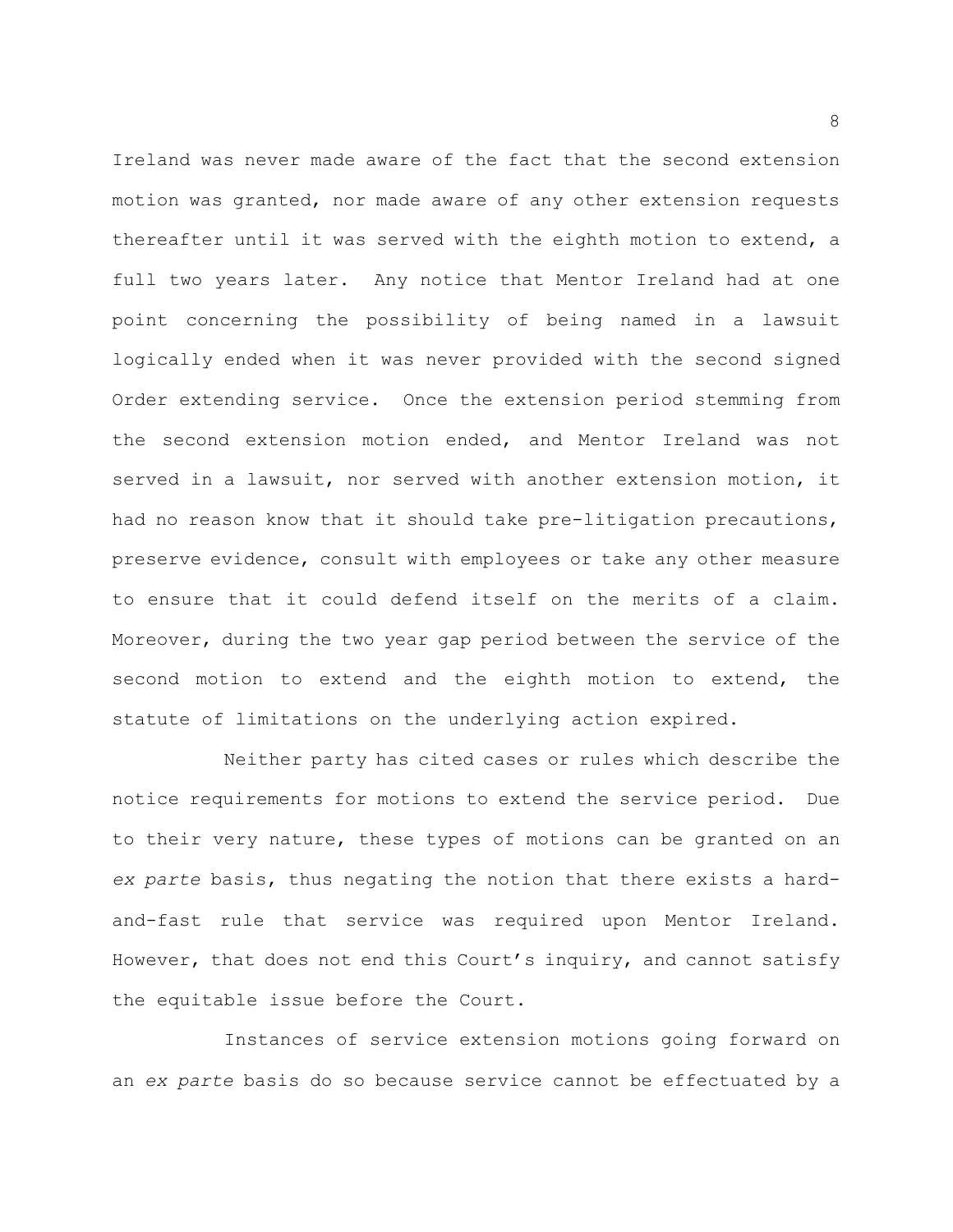plaintiff, due to a defendant evading service, lack of knowledge of a defendant's whereabouts or address, or the like. See e.g. In re Global Crossing, Ltd., 385 B.R. 52, 82 (Bankr. S.D.N.Y. 2008) ("The cause for securing a Rule 4(m) order has historically been difficulties in serving a named defendant with process including such things as difficulties in finding the defendant, or a defendant's ducking service."). That is distinguishable from the case at bar. The address of Mentor Ireland was known (as exemplified by the fact that the first two extension motions were sent to their address) and the new defendant, Mentor Oregon, filed a proof of claim with a contact address in September of  $2012.^1$ 

This Court was never apprised of the fact that service was being delayed without the full knowledge of all named defendants. This Court was under the impression that the strategic use of the extension motions was to facilitate the cases procedurally, with all interested parties aware of the proceedings.

That impression was represented to this Court and garnered from the pleadings. In the second motion to extend, in order to persuade this Court to grant another extension motion, it was pled that the first motion to extend was "served upon interested parties." (Doc. No. 10, ¶ 3). That was a true statement as noted above, Mentor Ireland was served with the first motion to extend. In the third motion to extend, it was pled to this Court

 $1$  Trustee filed four motions to extend the time to serve process after Mentor Oregon's proof of claim was filed.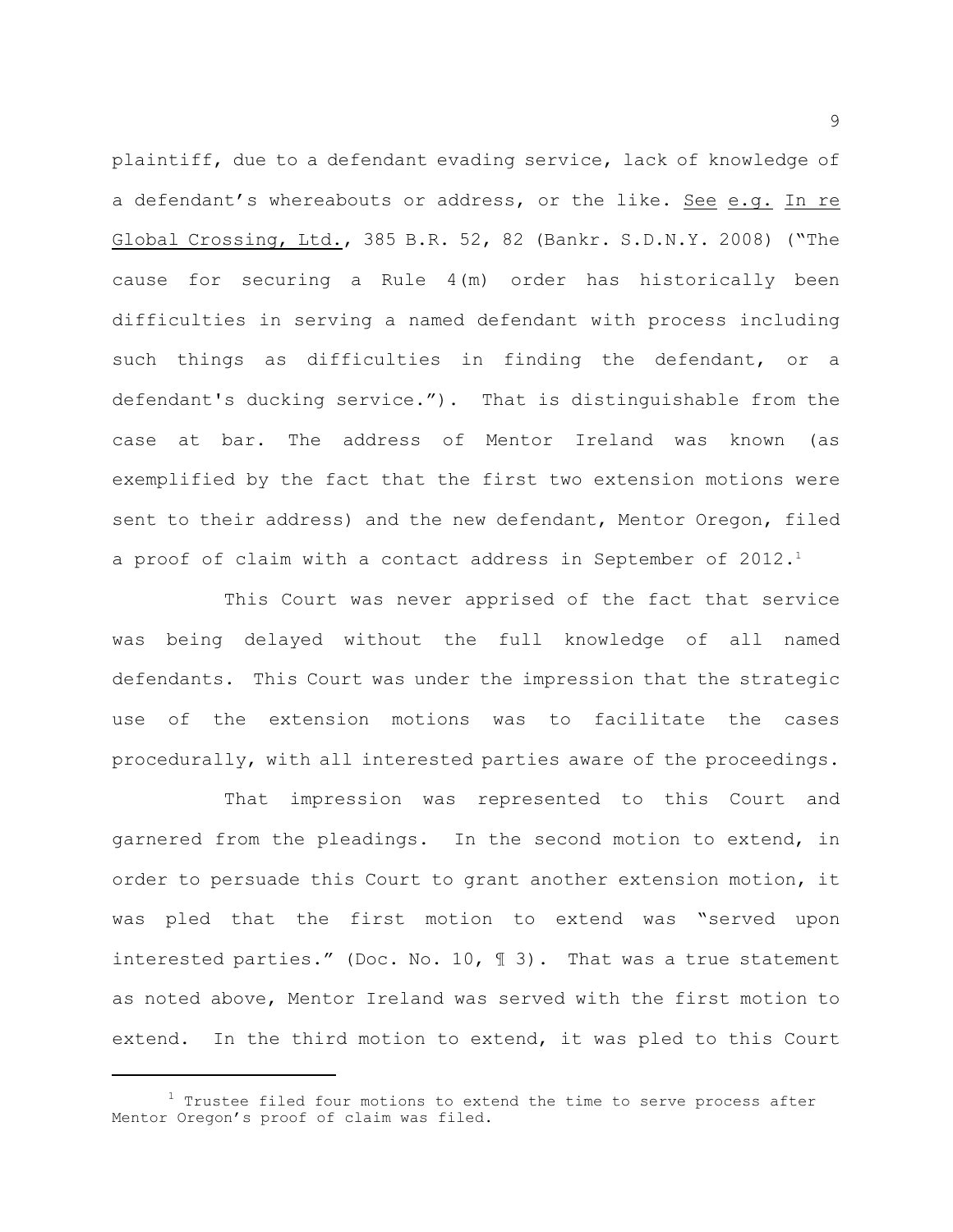that the second motion to extend was "served upon interested parties." (Doc. No. 17,  $\mathbb{I}$  4). Again, that was a true statement. In the pleadings requesting a fourth motion to extend, it was represented to this Court that the third motion to extend was "served upon interested parties." (Doc. No. 24, ¶ 5). As it turns out, that is not a true statement. In the Fifth motion to extend, it was represented to this Court that the fourth motion to extend was "served upon interested parties." (Doc. No. 28, 16). Again, that is not a true statement. The last four motions to extend do not address notice to named defendants.

It bears emphasis that there is nothing inherently improper concerning the use of extension motions in a bankruptcy context to facilitate a reorganization or for some other procedural or equitable endeavor. See e.g. In re Interstate Bakeries Corp., 460 B.R. 222, 230 (B.A.P. 8th Cir. 2011) aff'd, 476 F. App'x 97 (8th Cir. 2012) (discussing that extension of service deadline was proper and discussing further in *dicta* that the debtor "obtained an extended [service] deadline from the court and provided all potential defendants with notice and the opportunity to be heard" and that the interested defendant "was afforded six separate opportunities to object to the extension of time[.]" ).

Had this Court known that four years after the original complaint was filed, service would be made for the first time, alerting a corporation to the existence of a potential lawsuit for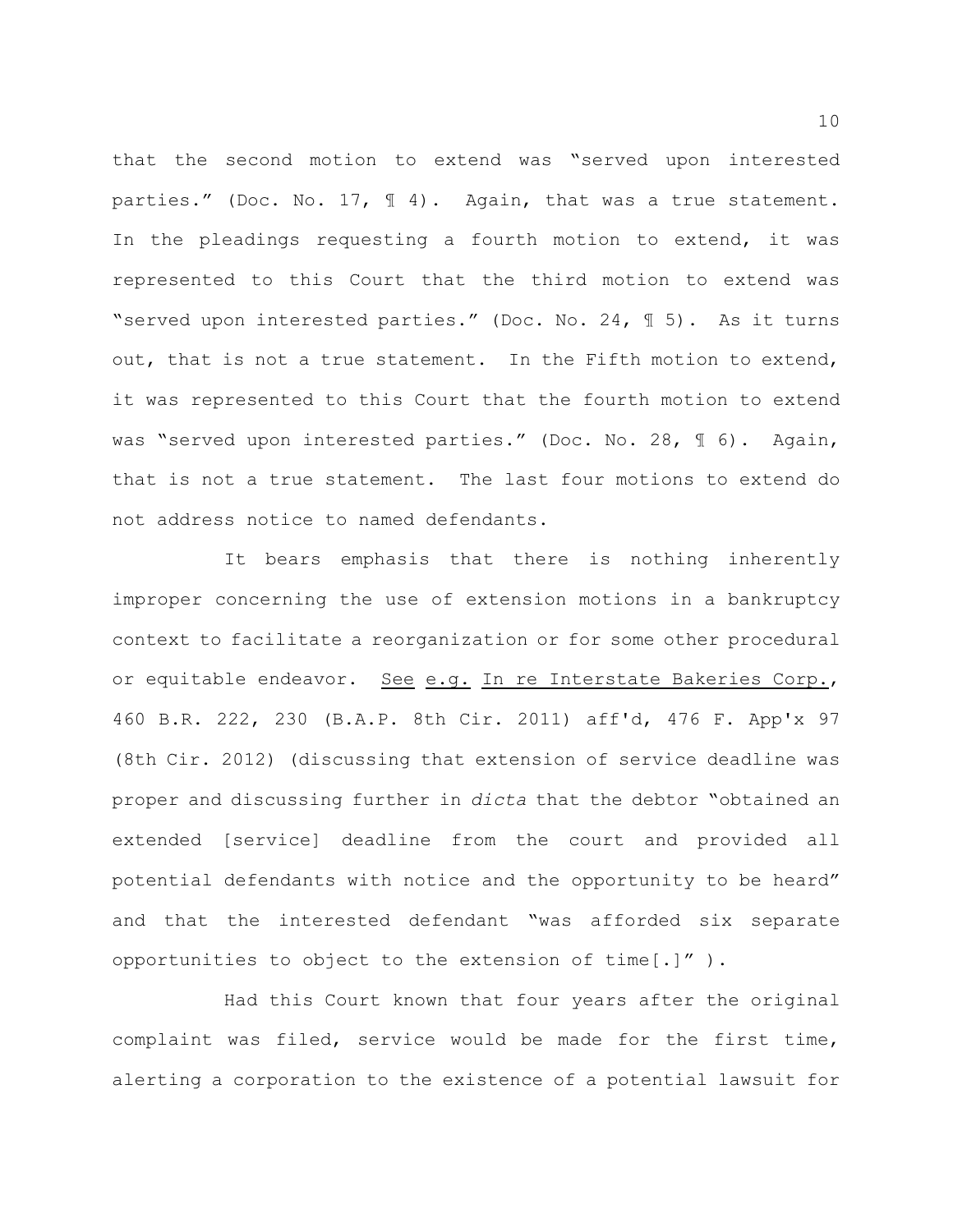the first time, this Court would have questioned in a different manner the existence of due diligence in service, due diligence in prosecution, good cause and prejudice when reviewing the nine extension motions. The issues stated above are outcome determinative in this matter as they affect the relation back doctrine, discussed below.

#### **II. Misplaced Reliance on Stipulation Agreement**

On behalf of Mentor Ireland and Mentor Oregon their counsel consented to the filing of the amended complaint (Doc. # 68). However, that stipulation provides that "Nothing in this Stipulation shall be deemed a waiver of any defense or argument which Defendant Mentor Graphics Corporation might raise in this adversary proceeding." (Doc. # 69, ¶ 5).

### **III. There is No Ability to Relate Back Pursuant to Rule 15(c)**

Trustee's Rule 15(c) relation back argument is unpersuasive. Federal Rule 15(c) is written in the conjunctive, and as such courts conclude that all of the conditions of this Rule must be met for a successful relation back of an amended complaint that seeks to substitute newly named defendants. Singletary v. Pa. Dep't of Corr., 266 F.3d 186, 194 (3d Cir.2001). The Trustee bears the burden of proof on these requirements. Markhorst v. Ridgid, Inc., 480 F. Supp. 2d 813, 815 (E.D. Pa. 2007). The purpose of the relation back doctrine is to balance the interests of the defendant, which are protected by the statute of limitations, with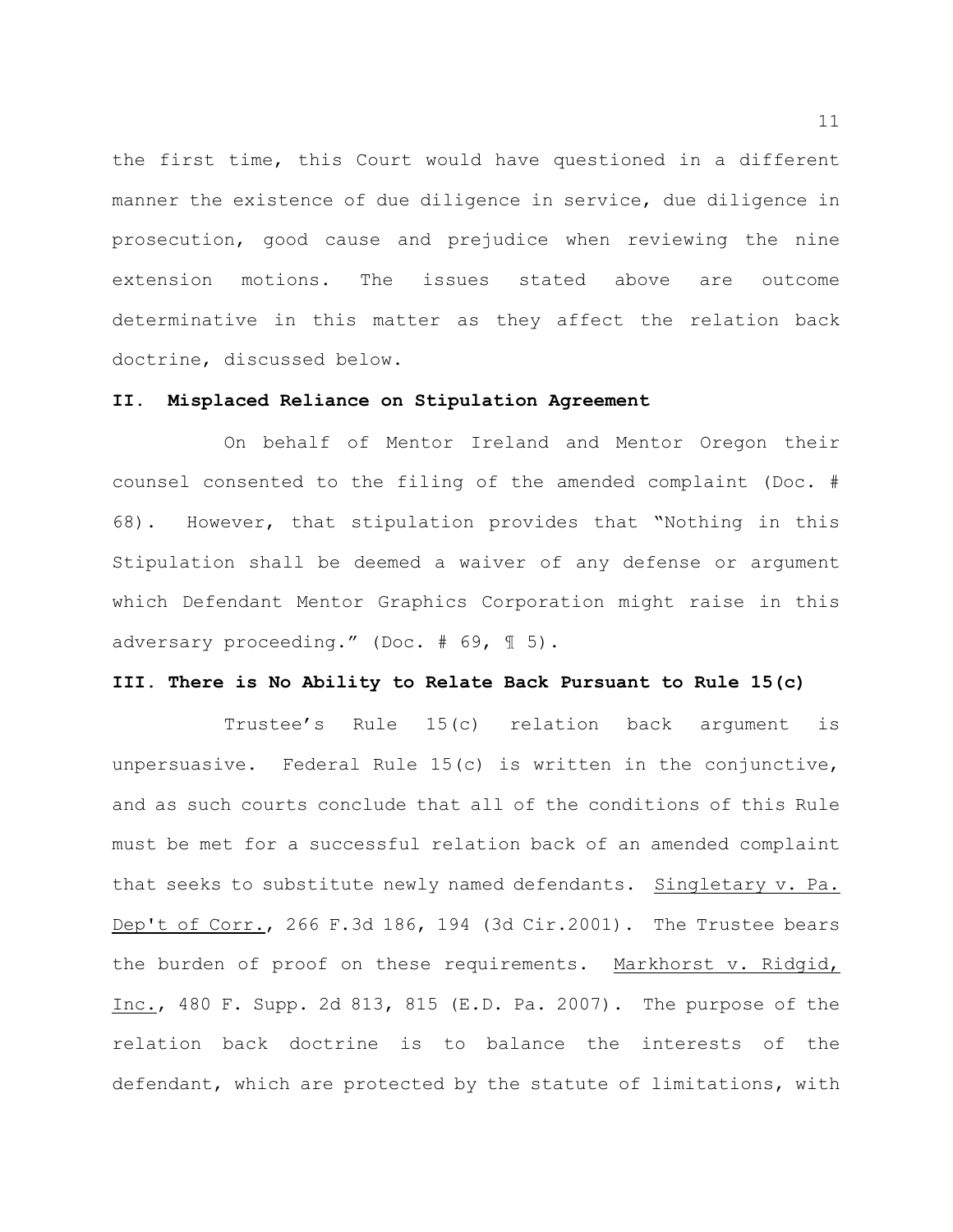the general preference to resolve disputes on the merits and not on mere technicalities. Krupski v. Costa Crociere S. p. A., 560 U.S. 538, 550 (2010). Rule 15(c) provides:

(c) Relation Back of Amendments.

(1) When an Amendment Relates Back. An amendment to a pleading relates back to the date of the original pleading when:

(A) the law that provides the applicable statute of limitations allows relation back;

(B) the amendment asserts a claim or defense that arose out of the conduct, transaction, or occurrence set out–-or attempted to be set out–-in the original pleading; or

(C) the amendment changes the party or the naming of the party against whom a claim is asserted, if Rule  $15(c)$  (1)(B) is satisfied and if, within the period provided by Rule 4(m) for serving the summons and complaint, the party to be brought in by amendment:

(i) received such notice of the action that it will not be prejudiced in defending on the merits; and (ii) knew or should have known that the action would have been brought against it, but for a mistake concerning the proper party's

Civ. P. 15(c).

The original complaint filed on October 15, 2010 named Mentor Ireland as the defendant, but was never served. The amended complaint named Mentor Oregon, and was filed and served on January 29, 2014.

identity.

## **A. Same Transaction or Occurrence in Original Pleading**

The first applicable requirement is  $15(c)(1)(B)'$ s mandate that the amended pleading can only relate back as long as it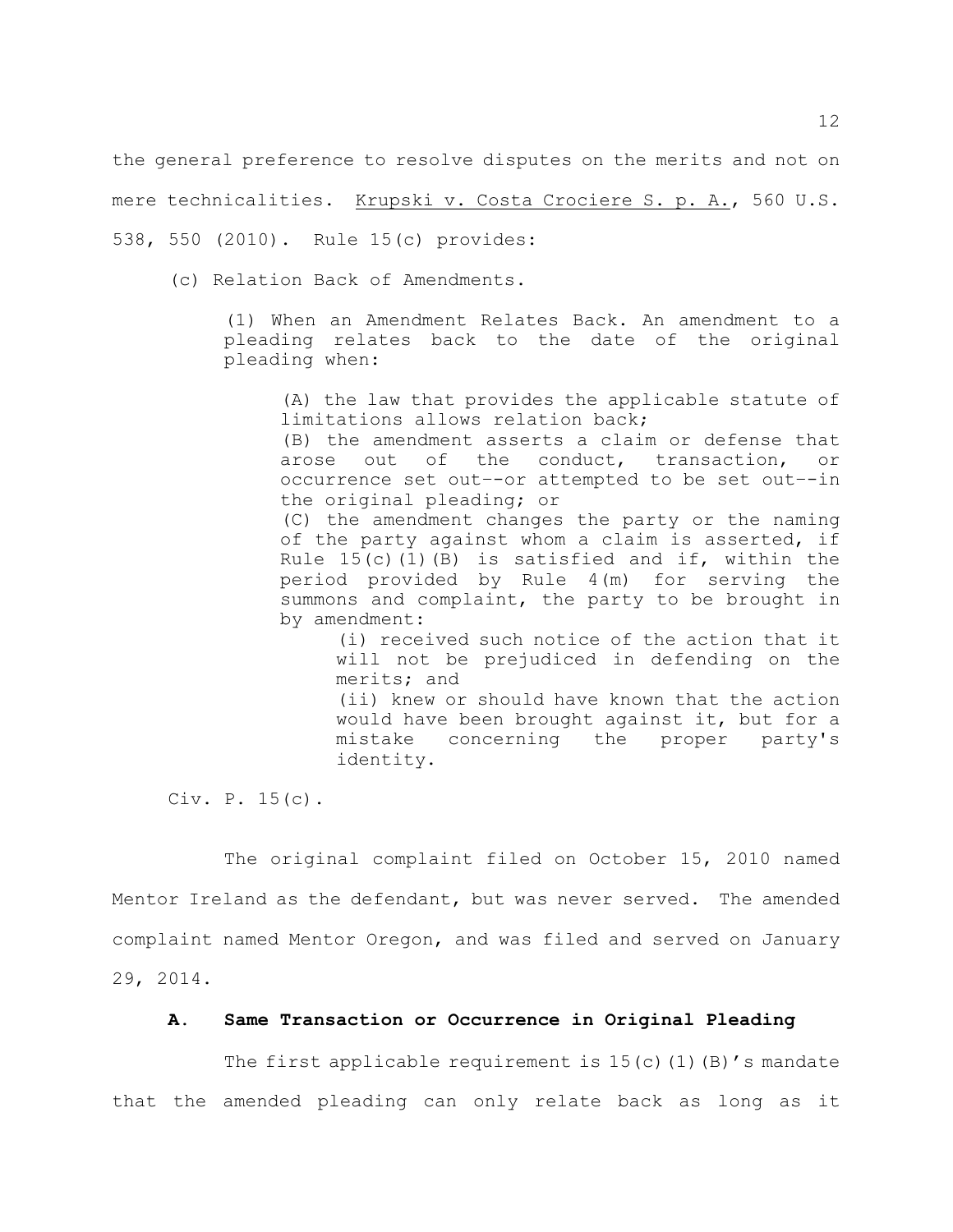asserts a claim that arose out of the conduct, transaction or occurrence which was set out or attempted to be set out, in the original pleading. Fed. R. Civ. P. 15(c)(1)(B). This requirement is met in part. The original complaint outlines claims that arose from three preference transactions, totaling approximately \$234,390.00. Exhibit A of the original complaint outlined the three transactions in more detail, claiming a payment of \$77,908.50 was made on 7/31/2008; a payment of \$74,012.00 was made on 8/22/2008 and a payment of 82,469.50 was made on 9/4/2008. No other details nor evidence of the three transactions were provided. The amended complaint asserts the same preference transactions, but it identifies a different transferee.

Rule 15(c) outlines the seemingly complex hurdles that a plaintiff must jump to allow an amended claim to relate back. Relation back allows a plaintiff to evade the otherwise applicable statute of limitations. See Glover v. F.D.I.C., 698 F.3d 139, 145 (3d Cir. 2012) (citing Krupski, 560 U.S. 538). That extraordinary result potentially allowed under Rule 15(c) is premised on fair notice. Fair notice comes into play to balance the rights provided under Rule 15(c) with the protections defendants receive from the statute of limitations. Glover, 698 F.3d at 145-46 ("Though not expressly stated, it is well-established that the touchstone for relation back is fair notice, because Rule 15(c) is premised on the theory that a party who has been notified of litigation concerning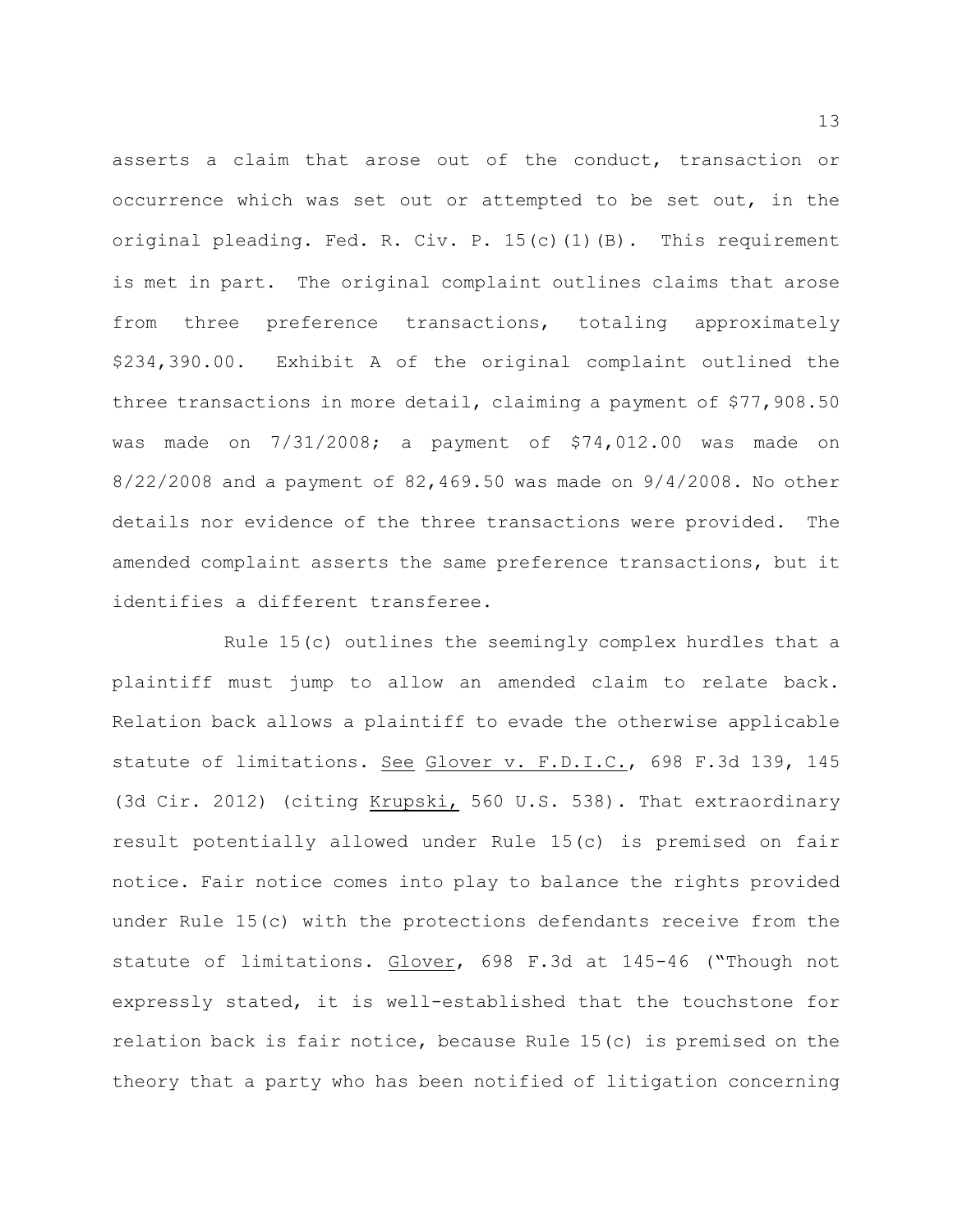a particular occurrence has been given all the notice that statutes of limitations were intended to provide.") (citations omitted).

### **B. The Applicable Rule 4(m) Time-Period**

Under Rule  $15(c)(1)(C)$ , in order to add a new defendant the notice requirements within the rule are tied to the timing requirements of Rule 4(m). See Fed. R. Civ. P. 15. Rule 4(m) requires that a defendant is served within 120 days after the complaint is filed. Fed. R. Civ. P. 4(m). If that deadline expires before service occurs, the court must dismiss the action or order that service be effectuated. Id. However, if good cause exists for the failure to serve, a court can also extend the time to serve. Id. This Court granted the nine extension motions in part pursuant to Rule 4(m).

Thus, in analyzing Rule  $15(c)$ , an amendment relates back when, during the above described Rule 4(m) period, a party to be brought in by amendment: (i) received notice of the action and will not be prejudiced defending on the merits and (ii) knew or should have known the action would be brought but for a mistake. See Fed. R. Civ. P. 15. Upon careful review of the facts specific to this case, and the Federal Rules of Civil Procedure, this Court needs to decide exactly what the relevant 4(m) time period is to determine whether Mentor Oregon can be added as a defendant.

Trustee argues that for the purposes of relation back, the relevant Rule 4(m) period extended through January 30, 2014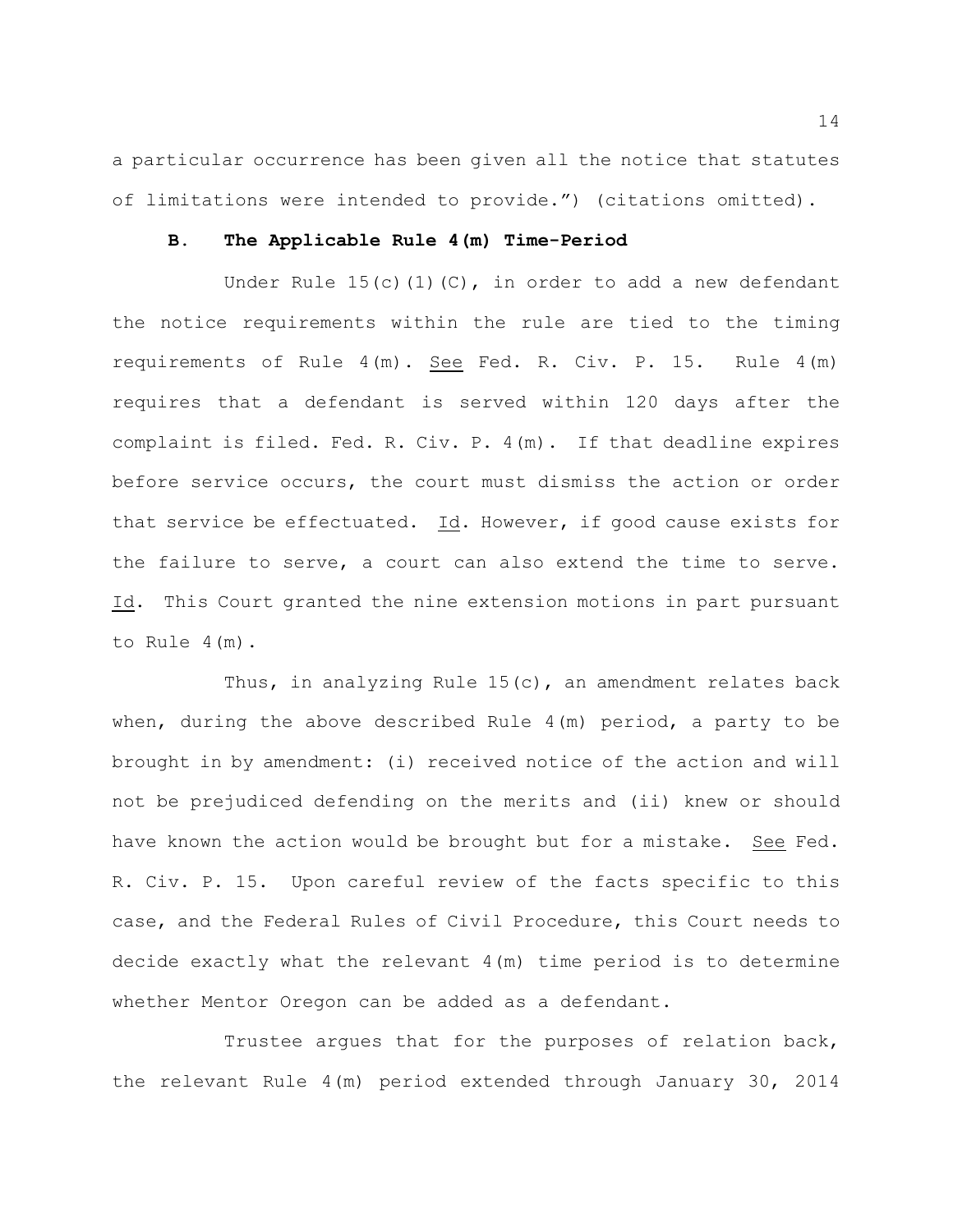which includes all nine motions to extend. Mentor Oregon believes that none of the motions to extend should allow the relation back, and the relevant Rule 4(m) period ended 120 days after the filing of the original complaint which expired on February 12, 2011.

This Court is mindful of the fact that in most situations, motions to extend are included in a relation back analysis. See Wright and Miller, 6A Fed. Prac. & Proc. Civ. § 1498.1 (3d ed.) ("[N]otice required under the rule . . . is linked to the federal service period of 120 days or any additional time resulting from a court ordered extension." Even the comments to the Rules themselves seemingly contextualize that this is the appropriate result. See Fed. R. Civ. P. 15, Advisory Committee Notes to 1991 Amendment ("In allowing a name-correcting amendment within the time allowed by Rule  $4(m)$ , this rule allows not only the 120 days specified in that rule, but also any additional time resulting from any extension ordered by the court pursuant to that rule, as may be granted  $\ldots$  ... ."). Numerous other courts addressing only the issue of the relevant Rule 4(m) period, without the service failures present here, have also come to the same conclusion. See Robinson v. Clipse, 602 F.3d 605, 608 (4th Cir. 2010)("Rule 15(c)'s notice period incorporates any extension of the 120–day period under Rule 4(m)."); Williams v. City of New York, 06-CV-6601 NGG, 2009 WL 3254465 at \*5 (E.D.N.Y. Oct. 9, 2009); Sciotti v. Saint-Gobain Containers, Inc., 06-CV-6422 CJS, 2008 WL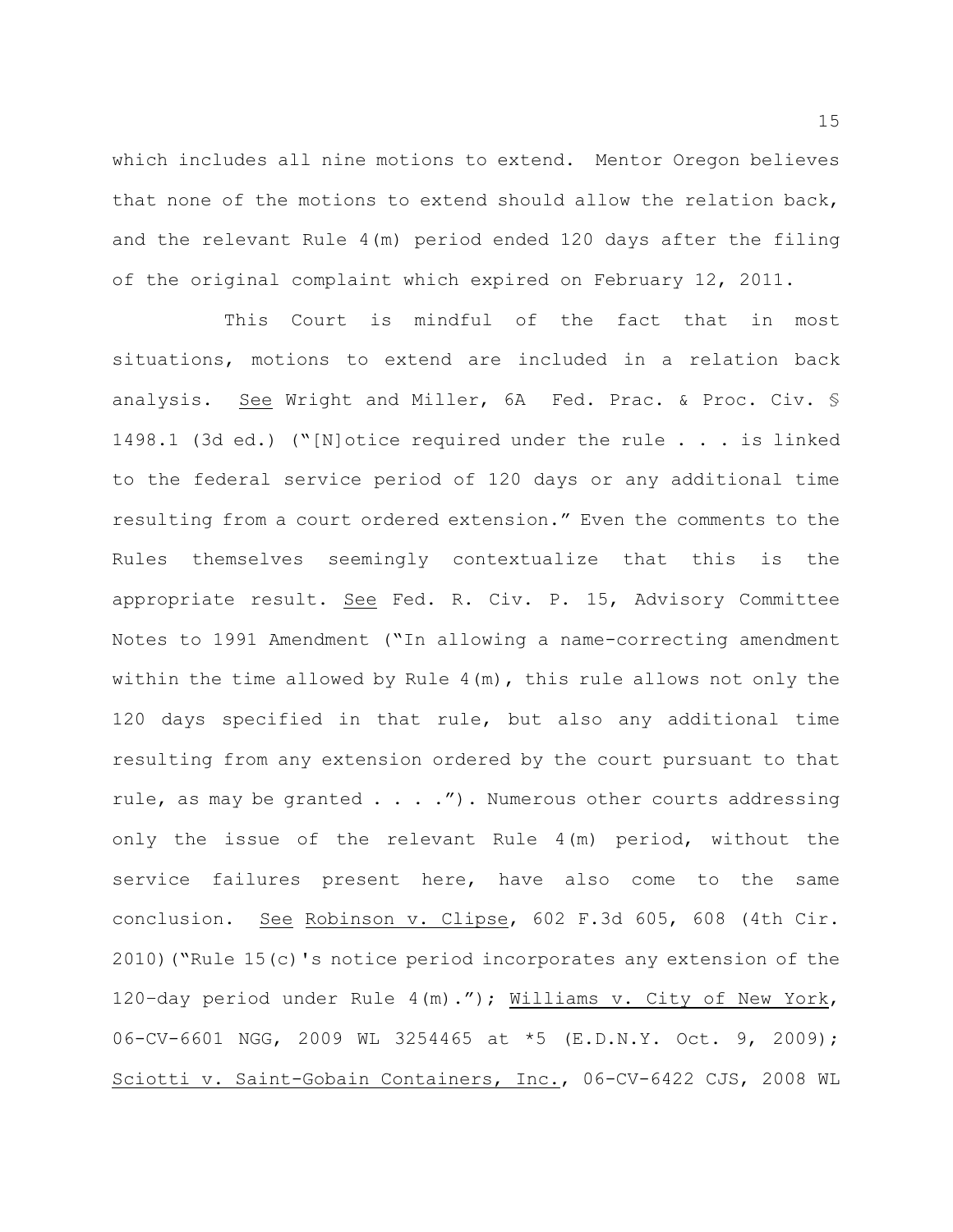2097543 at \*5 (W.D.N.Y. May 19, 2008). See also In re Global Link Telecom Corp., 327 B.R. 711, 715 (Bankr. D. Del. 2005) (stating that service was sufficient to survive a 12(b)(5) motion and defendant was bound by the Rule 4(m) extension motion when defendant was served with notice of the motion, did not object, and a hearing was held to address concerns of other defendants who did raise objections).

This Court felt that is was prudent to analyze the Rule 4(m) period in depth, considering the specific facts of this case which detail significant notice failures.

It would, for all intents and purposes, defeat the purpose of the relation back doctrine if it was a stead-fast rule that motions to extend were deemed ineffective as against previously unknown or unnamed defendants or unnamed in all situations. However, this Court cannot ignore the inherent injustice in failing to serve a named defendant with an extension motion, which operates to keep a claim alive years after the statute of limitations would have already expunged the issue. This Court should not allow a motion which was not served on an original, named defendant, to extend the time applicable to sue a new defendant.

As such, the relevant time period for analyzing Rule 15(c) does not include any motion to extend which was not served on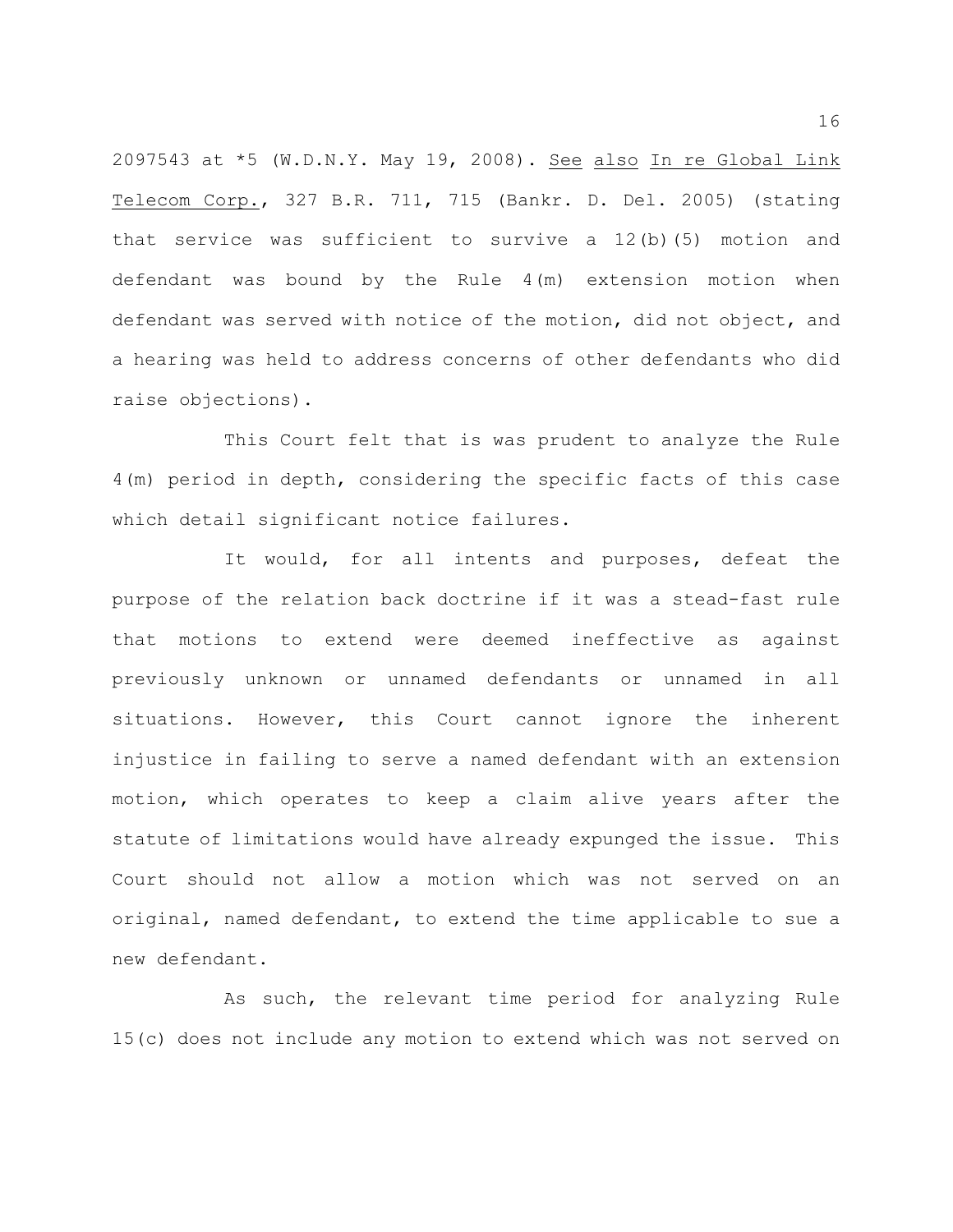Mentor Ireland. The relevant period ends after the expiration of the second motion to extend on October 10, 2011.

### **C. Notice to Avoid Prejudice in Defending on the Merits**

Notice to avoid prejudice in defending itself can be either actual or imputed. Garvin v. City of Philadelphia, 354 F.3d 215, 222-23 (3d Cir. 2003). The notice must be received such that there is no prejudice to the newly named defendant which would prevent them from maintaining a defense on the merits. Miller v. Hassinger, 173 F. App'x 948, 955 (3d Cir. 2006). Relation back can only occur if on or before October 10, 2011 Mentor Oregon had notice to prevent prejudice. It is clear from the evidence that actual notice was not had.

Without actual notice, there can be instead imputed or constructive notice. In the Third Circuit, imputed notice requires a showing of either a shared attorney or an identity of interest. In re Joey's Steakhouse, LLC, 474 B.R. 167, 179 (Bankr. E.D. Pa. 2012) (citing Garvin, 354 F.3d at 222–223). There is no feasible argument that during the relevant time period, the shared attorney theory of imputed notice provided notice to Mentor Oregon. No evidence was proffered that Mentor Oregon had retained, spoke with or conferred with counsel during all relevant times. Additionally, no evidence was proffered that Mentor Ireland retained counsel during that same time period. Thus, imputed notice fails under this theory. See Singletary, 266 F.3d at 196 ("The 'shared attorney'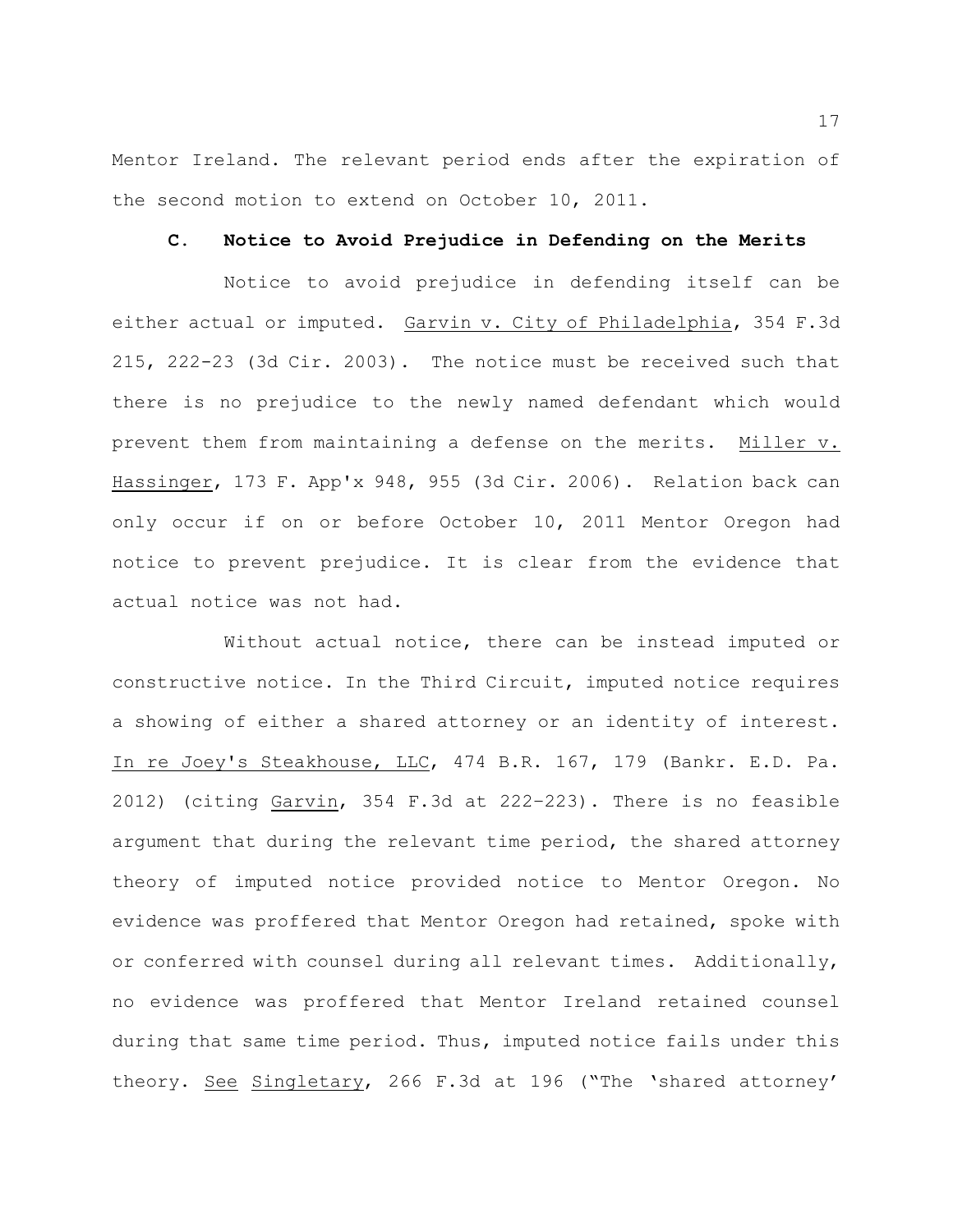method of imputing Rule  $15(c)(3)$  notice is based on the notion that, when an originally named party and the party who is sought to be added are represented by the same attorney, the attorney is likely to have communicated to the latter party that he may very well be joined in the action.").

Notice under identity of interest also fails to provide notice. To meet imputed notice under this theory, "the newly named Defendant and the original Defendants may be so closely intertwined in their business operations or other activities that the filing of suit against one effectively provides notice of the action to the other." Joey's Steakhouse, 474 B.R. at 180. Again, there has been no evidence that these entities are sufficiently intertwined. This inquiry is a fact intensive determination. There has been no evidence presented to the Court that these two entities share service agents, share officers, board members or directors, nor do they share offices or addresses. The sole piece of evidence proffered of the shared identity of the two entities is a document which was printed on 3/10/2014 that states that, pursuant to the website of Mentor Graphics Worldwide, the Irish corporation appears to now be named "Mentor Graphics Corporation." (Doc. No. 77). However, Trustee did not provide this Court with a date or time line of when the name change occurred. It was simply stated that it was "post-petition." (Doc. No. 91). Accordingly, its evidentiary value is negligible.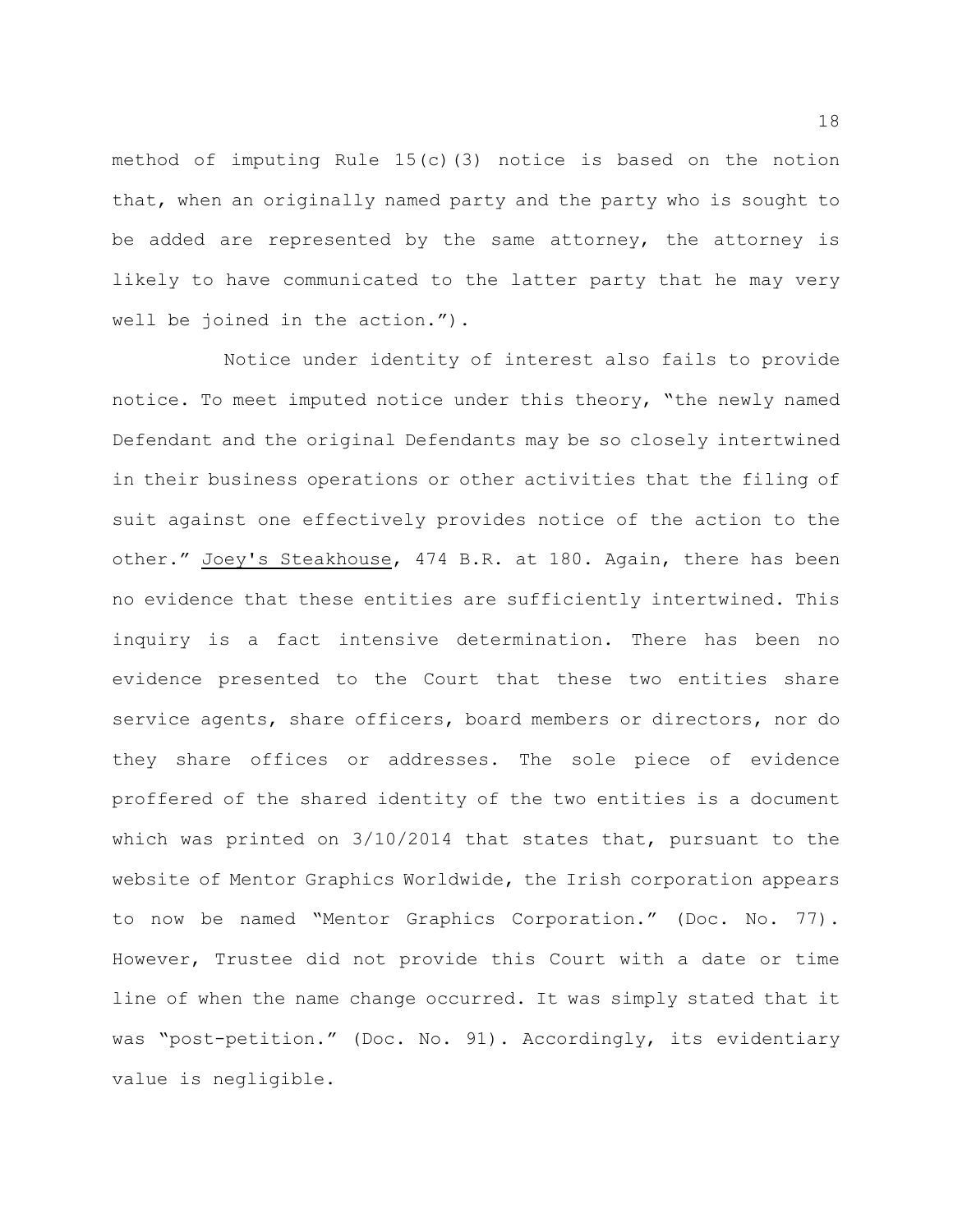Moving forward, this notice analysis is inextricably intertwined with a prejudice analysis. Abdell v. City of New York, 759 F. Supp. 2d 450, 454 (S.D.N.Y. 2010) ("Indeed, the linchpin of relation back doctrine is notice within the limitations period, so that the later-named party will not be prejudiced in defending the case on the merits.") (citations omitted). Notice itself is not sufficient, it must be notice such that the defendant is not the victim of an unfair surprise. Without notice, there is inherent prejudice, which makes the actual prejudice Mentor Oregon faces clear. The transaction outlined in the complaint occurred in 2008, the complaint was filed (but never served) against a different entity (Mentor Ireland) in 2010, and the newly added defendant was not aware of the suit until the fall of 2013. The claims are stale and the evidence is lost or eroded. There is no evidence that prelitigation precautions were taken by Mentor Oregon.

This is a perfect example of winning the battle, only to lose the war. While the relevant time period was extended for WorldSpace and the Trustee to effectuate service, it is that precise time period which undoubtedly harms Mentor Oregon's ability to defend itself. The notice requirement exists so that the new defendant has the ability to "anticipate and therefore prepare for his role as a defendant." In re Integrated Res. Real Estate Ltd. Partnerships Sec. Litig., 815 F. Supp. 620, 648 (S.D.N.Y. 1993) ("A firm or an individual may receive notice that the lawsuit exists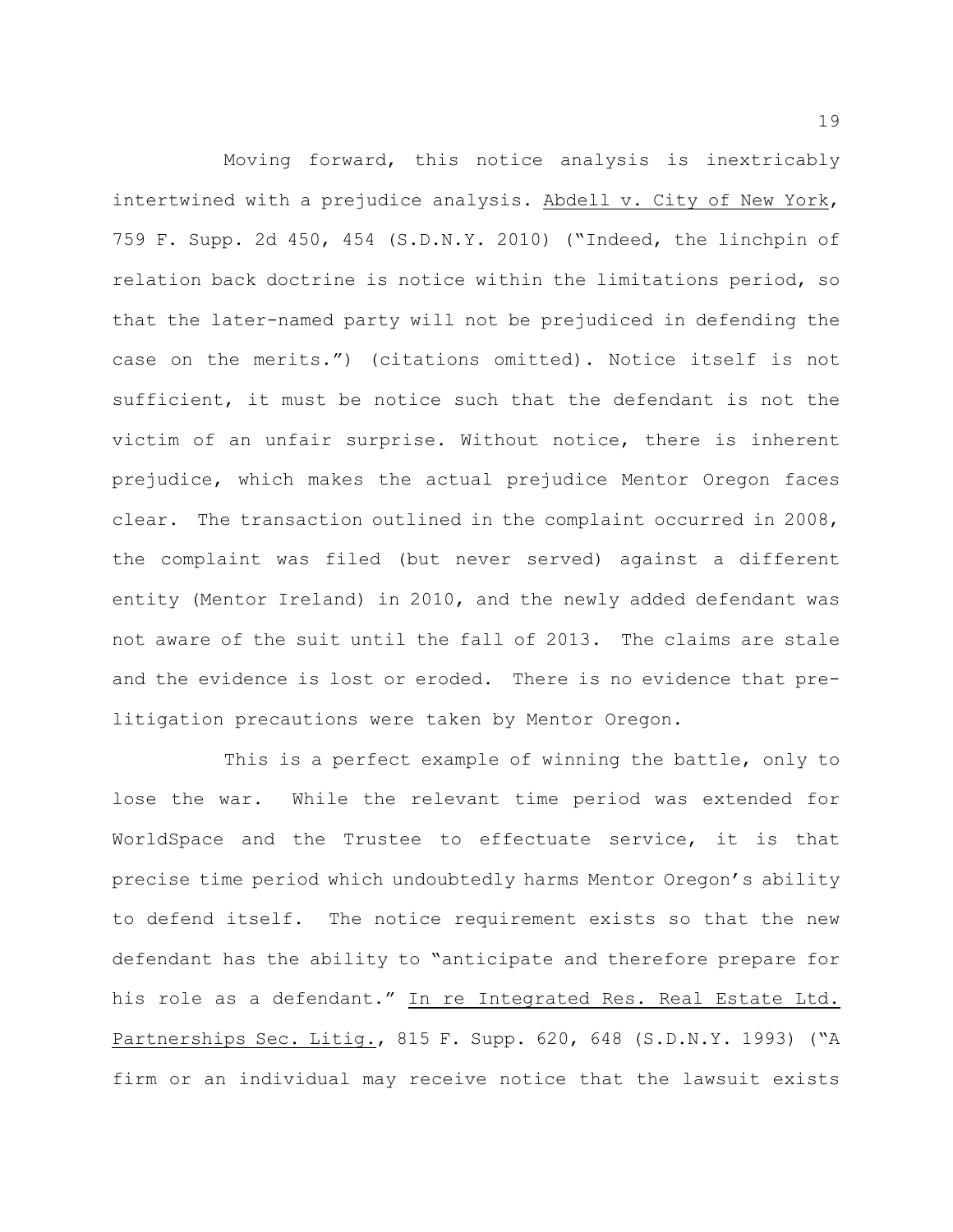. . . without recognizing itself as the proper defendant and so without knowledge that it would be sued  $\ldots$  ; just as a firm or individual may be the proper party without receiving any notice at all. The former is as thoroughly barred by Rule 15(c) as the latter."). Those unserved motions to extend the time to serve did not place Mentor Oregon in a position upon which it knew to initiate any type of preservation of evidence process. There is no evidence that employees of Mentor Oregon involved in the transaction were questioned, nor were files preserved on a litigation hold.

It is inconceivable under these facts that Mentor Oregon could be called upon to defend itself. That is why it would be particularly prudent for a party using Rule 4(m) motions to strategically and tactfully extend the time to serve process to ensure that before years go by without service, that adequate notice is given. See Nelson v. Cnty. of Allegheny, 60 F.3d 1010, 1014-15 (3d Cir. 1995) ("The emphasis of the first prong of this [Rule 15(c)] inquiry is on notice. The 'prejudice' to which the Rule refers is that suffered by one who, for lack of timely notice that a suit has been instituted, must set about assembling evidence and constructing a defense when the case is already stale.")(citations omitted); Bryant v. Vernoski, CIV.A. 11-263, 2012 WL 1132503 at \*2 (M.D. Pa. Apr. 4, 2012) ("The second condition, requiring notice in order to avoid prejudice, is the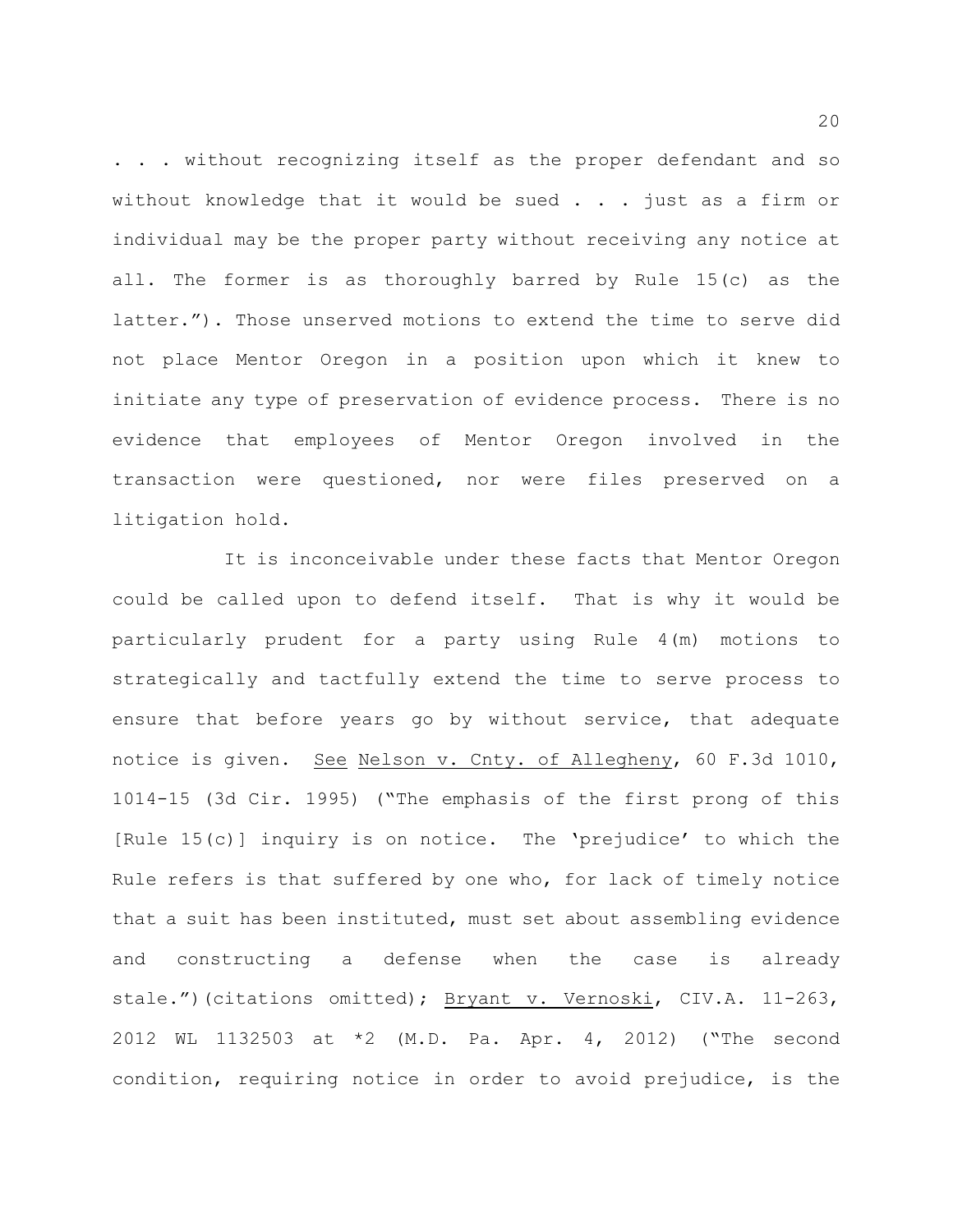heart of the relation back analysis.") (citing Schiavone v. Fortune, 477 U.S. 21, 31 (1986)).

#### **D. Mistake Concerning the Proper Party's Identity**

This last requirement for adding a new defendant and relating it back to an original complaint is wholly separate from the notice and prejudice element discussed above. Under Rule 15(c)(1)(C)(ii), the change relates back if the new defendant "knew or should have known that the action would have been brought against it, but for a mistake concerning the proper party's identity." Fed. R. Civ. P. 15(c)(1)(C)(ii). Thus, Trustee needs to proffer evidence that Mentor Oregon knew or should have known during the 4(m) period that it should have been the target of the original complaint. The Supreme Court has made it clear that the accurate inquiry is what the party to be added knew or should have known, and should not focus on the plaintiffs knowledge or timeliness in amending the complaint. Krupski, 560 U.S. at 541.

There is no evidence that Mentor Oregon had reason to believe it was incorrectly omitted from the original lawsuit or that but for an error, it should have been the defending party. Both Mentor Ireland and Mentor Oregon signed separate contracts at separate times with WorldSpace. To be clear, Mentor Ireland was never served, and thus never saw the complaint at issue. All it received was two extension motions. Those extension motions did not outline the claims that would be potentially asserted, or specify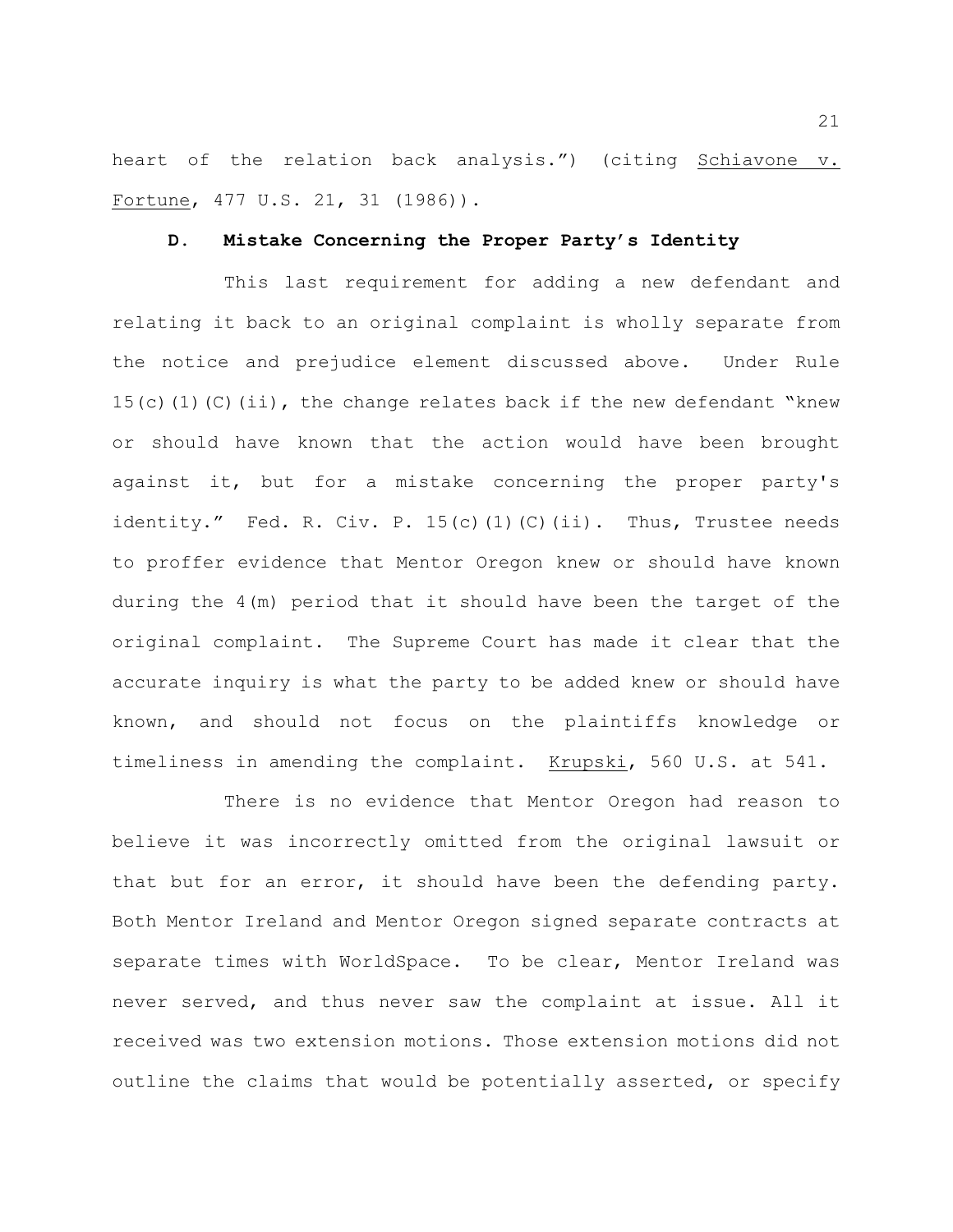the contracts under which avoidance was sought. More importantly, calling into question the potential avoidability of one contract does not impute potential avoidability of a different contract. So Mentor Ireland was never appraised of any fact upon which they knew the wrong transferee was being sued. The same logic applies to Mentor Oregon; it was never appraised of a fact that would alert them that a potential mistake was made.<sup>2</sup>

Other than a similarity in name, Trustee has not provided any evidence that these two separate entities had any reason to believe that a preference action against could possibly be a mistake for a preference against the other. Both corporations have separate and distinct addresses. The post-petition name change of Mentor Ireland, outlined above, again does not satisfy the Trustees burden that these two entities should have known they could be mistaken for each other. The document which outlines an undated change is essentially irrelevant. More importantly, calling into question the payments stemming from one contract with a debtor does not impute a potential preference action of a different contract. See In re 360networks (USA) Inc., 367 B.R. 428, 434 (Bankr. S.D.N.Y. 2007) ("[T]he mere fact that all of these transactions are potentially preferential transfers is of no consequence when

 $^2$  Due to the fact that the original complaint and amended complaint are seeking avoidance on the same set of three payments, had Mentor Ireland been served, it would not have taken long for them to inform all other interested parties that the wrong transferee is being sued. This is the risk taken when waiting years to finally effectuate service.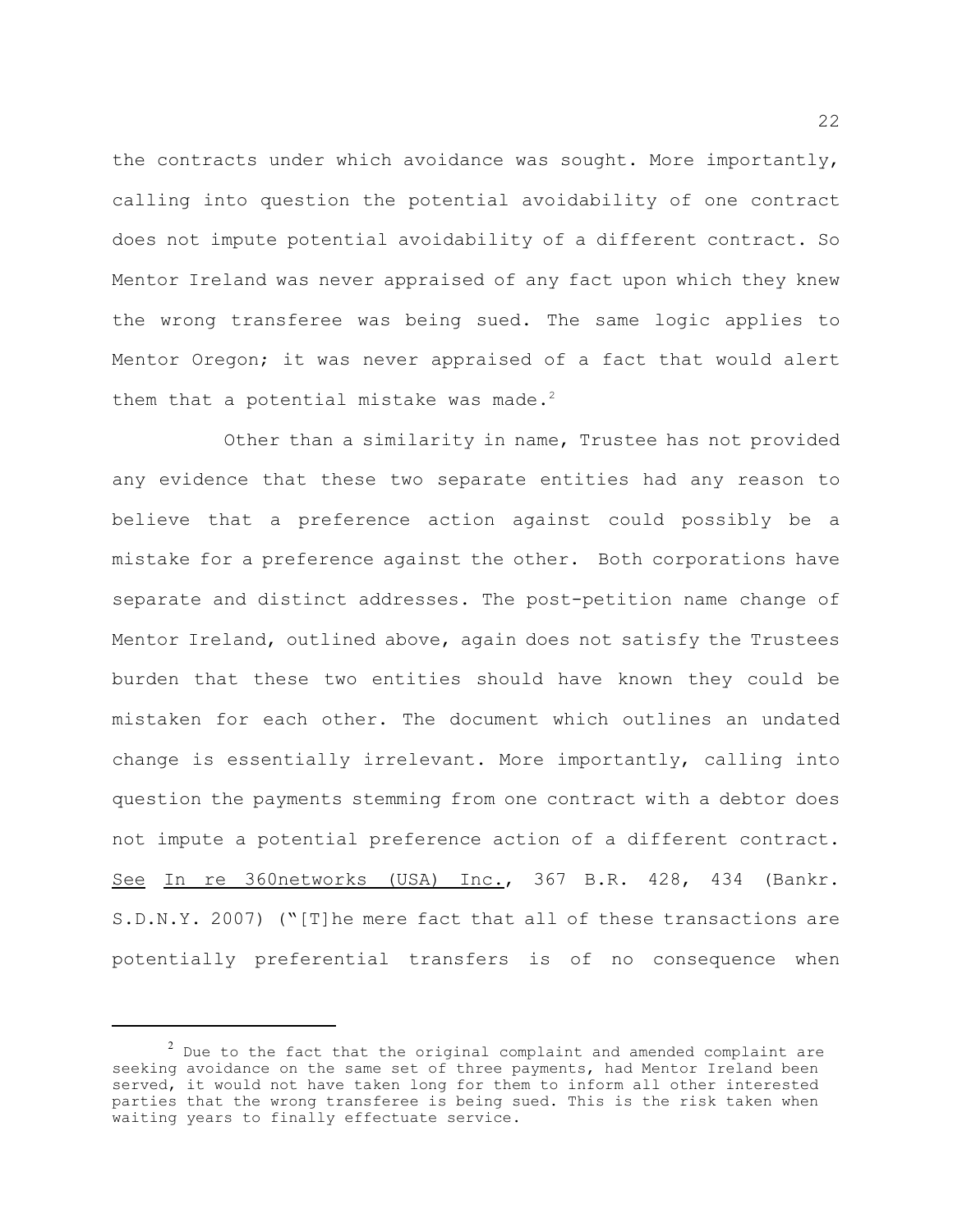performing a Rule  $15(c)(2)$  analysis. In the context of preference actions, each potential preferential transfer is a separate and distinct transaction: a preference action based on one transfer does not put defendant on notice of claims with respect to any other unidentified transfers.").

Further, there has been no argument proffered by Trustee that a mistake was made, as opposed to a deliberate choice to sue one entity over the other. Krupski, 560 U.S. at 549 ("making a deliberate choice to sue one party instead of another while fully understanding the factual and legal differences between the two parties is the antithesis of making a mistake concerning the proper party's identity."). Trustee's answering brief did not even address this element. No argument was made that it was a mistake to send notices of the extension motions to an address in Ireland, to recover on claims against a corporation in Oregon. This Court is not convinced that the mistake in naming the wrong defendant was due to a technicality or confusion between the two corporate entities. See Joseph v. Elan Motorsports Technologies Racing Corp., 638 F.3d 555, 560 (7th Cir. 2011) ("A potential defendant who has not been named in a lawsuit by the time the statute of limitations has run is entitled to repose—unless it is or should be apparent to that person that he is the beneficiary of a mere slip of the pen, as it were."). While Mentor Ireland was a subsidiary of Mentor Oregon, they each had independently contractual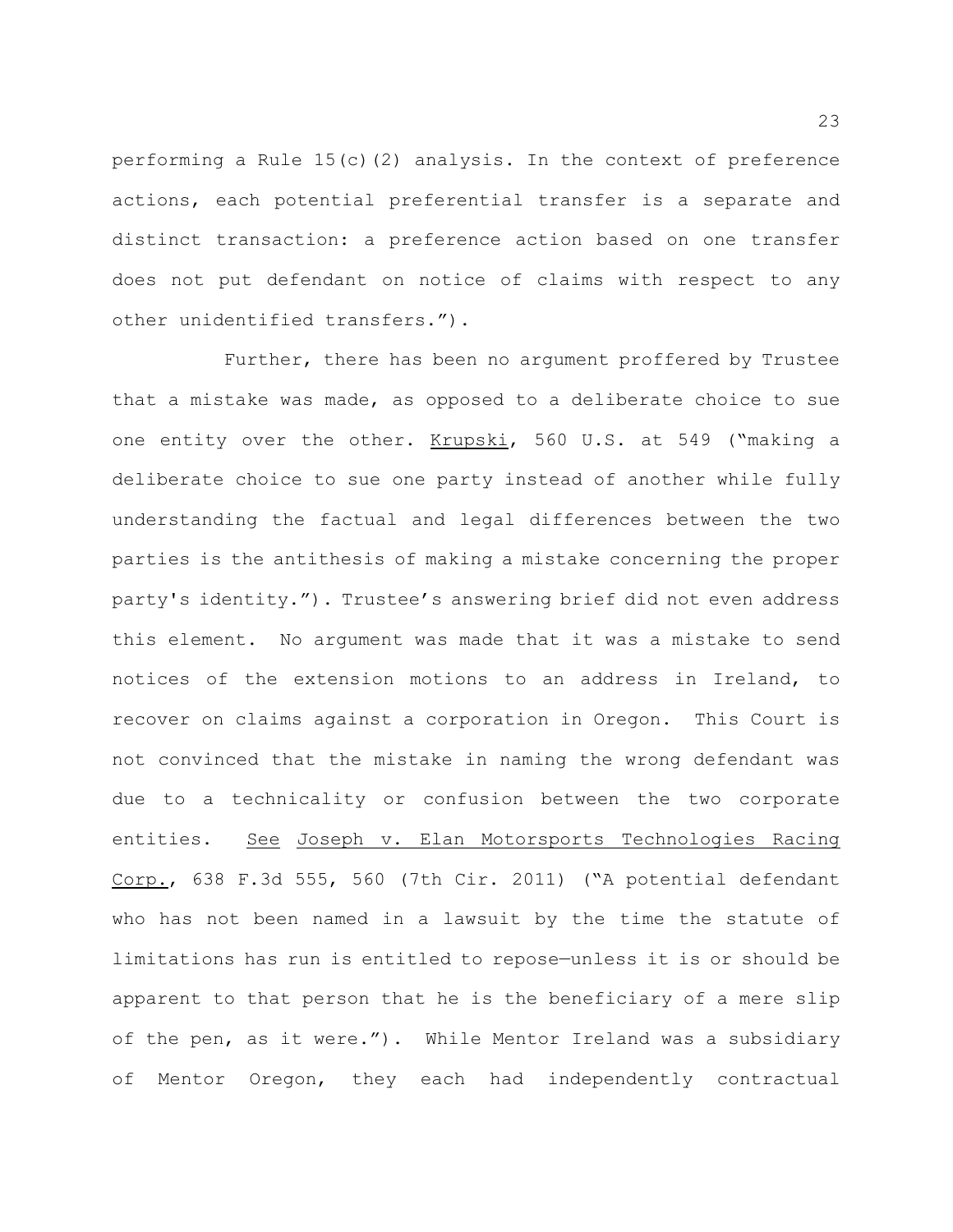relationships with WorldSpace. The alleged preferences arose out of those separately contractual relationships with WorldSpace.

The awareness of both Mentor Ireland and Mentor Oregon does not foreclose the possibility that a mistake still occurred in choosing which entity to sue; and it does not conclusively determine whether Mentor Oregon knew or should have known that there was an error. However, even after the Trustee was appointed, service of the motions to extend continued to be served on Mentor Ireland; underscoring a reasonable perception that it was the transactions between WorldSpace and Mentor Ireland which were being prosecuted. See Krupski, 560 U.S. at 552. ("When the original complaint and the plaintiff's conduct compel the conclusion that the failure to name the prospective defendant in the original complaint was the result of a fully informed decision as opposed to a mistake concerning the proper defendant's identity, the requirements of Rule  $15(c)$  (1)(C)(ii) are not met.").

### **Conclusion**

To summarize. The complaint was filed on October 15, 2010 with respect to transactions that occurred in July, August and September 2008. Plaintiff sought and obtained nine extensions of time to serve the complaint. A number of these extensions were procedurally improper. The last extension order set a cutoff date of January 30, 2014. Summons was served On Mentor Ireland on December 12, 2013. The amended complaint which dropped defendant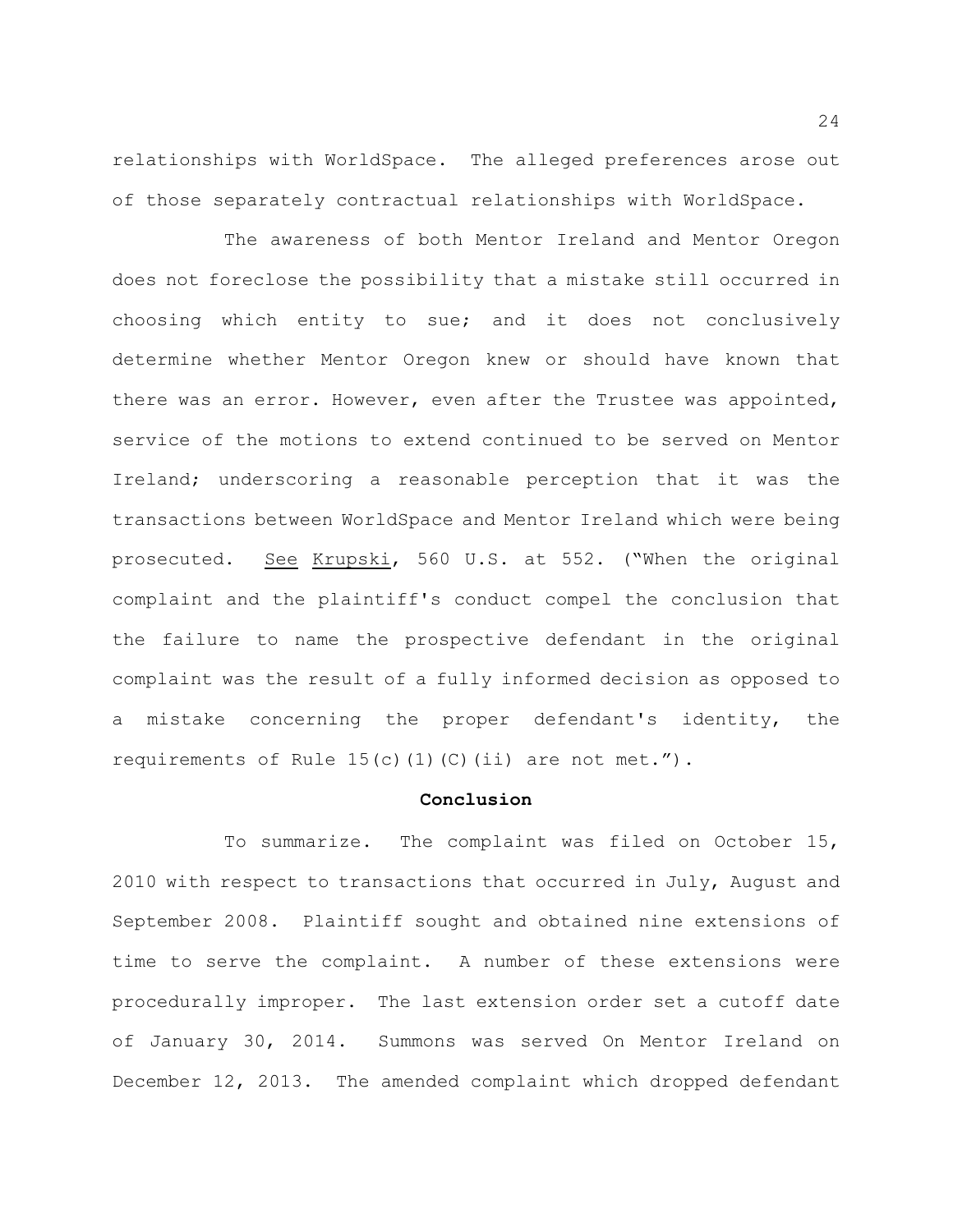Mentor Ireland and substituted Mentor Oregon as the defendant was filed on January 29, 2014, over five years after the relevant transactions took place.

For the reasons stated above, the Motion to Dismiss of Mentor Oregon will be granted.